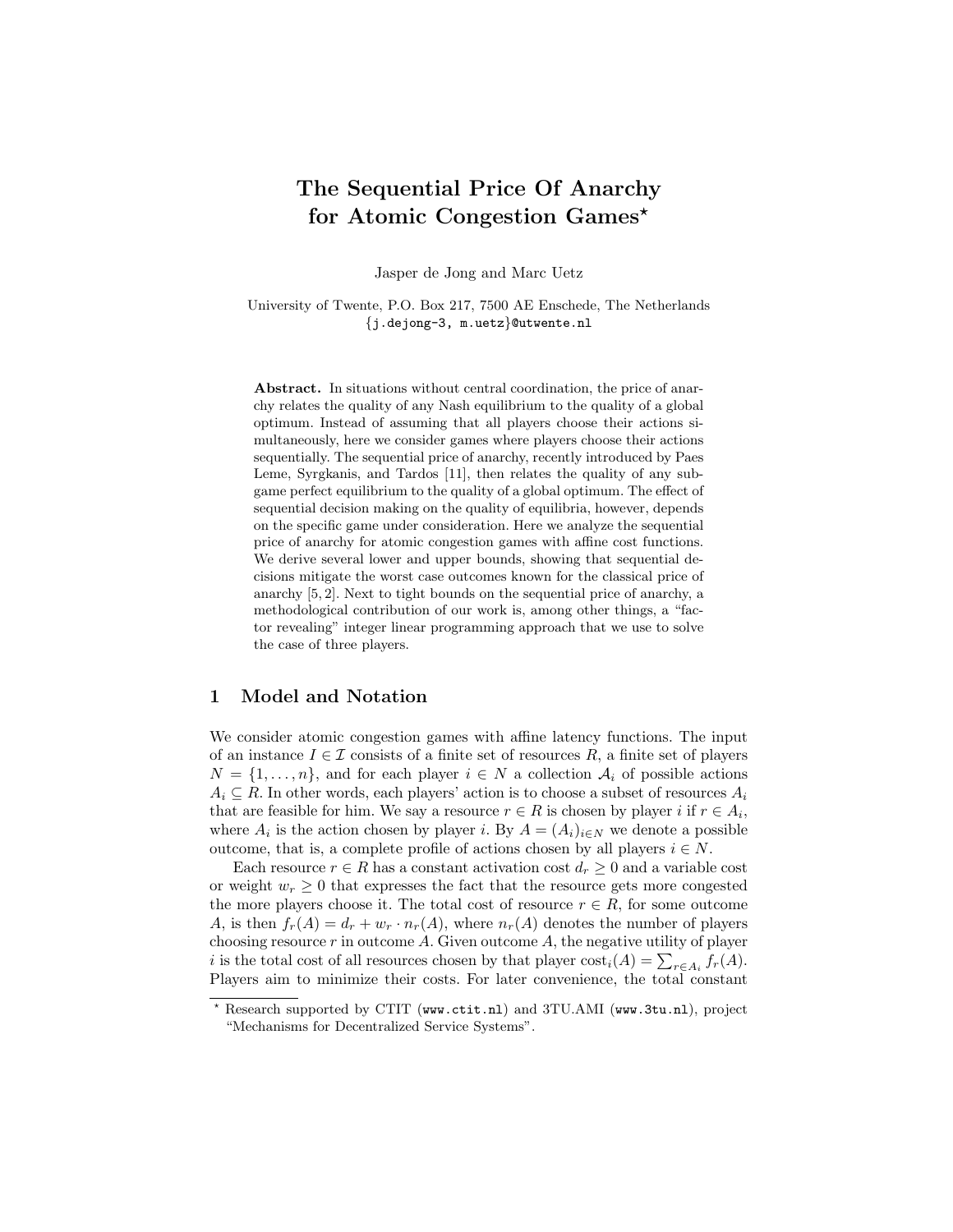costs of a set of resources  $T \subseteq R$  is denoted by  $d(T) = \sum_{r \in T} d_r$ , and the total weight of a set  $T \subseteq R$  is denoted by  $w(T) = \sum_{r \in T} w_r$ . The total cost over all players of an outcome A is denoted by  $\text{cost}(A) = \sum_{i \in N} \text{cost}_i(A)$ .

Note that this class of problems includes as a special case the celebrated network routing games as studied e.g. in [2, 13], where the resources  $R$  are network arcs, and actions for any player i are origin-destination paths  $A_i$  for that player. Another special case is singleton congestion games, where actions  $A_i$  are all singletons,  $|A_i| = 1$ . Here, resources R can be thought of as machines or servers, with processing speeds  $w_r^{-1}$ , and each player selects, from a given subset of machines  $A_i$ , a single machine to be processed on. This model, and variants thereof, are also known as load balancing games and, with respect to the quality of equilibria, have a vast literature, e.g. [10, 4, 15].

Pure Nash equilibria are outcomes  $(A_i)_{i\in N}$  in which no player can decrease her costs by unilaterally deviating from choosing  $A_i$ . The price of decentralization, better known as the price of anarchy PoA [8], measures the quality of any Nash equilibrium relative to the quality of a globally optimal allocation, *OPT*. Here  $OPT$  is an outcome minimizing the total costs over all players<sup>1</sup>. More specifically, for an instance  $I$ ,

$$
PaA(I) = \max_{NE \in NE(I)} \frac{\text{cost}(NE)}{\text{cost}(OPT)},
$$
\n(1)

where  $NE(I)$  denotes the set of all Nash equilibria for instance I. The price of anarchy of a class of instances  $\mathcal I$  is defined by  $P\alpha A(\mathcal I) = \sup_{I \in \mathcal I} P\alpha A(I)$ .

In this paper our goal is to compare the quality of Nash equilibria to the quality of subgame perfect equilibria of an extensive form game as introduced in [9, 14]. We assume that the players choose their actions in an arbitrary, predefined order  $1, 2, \ldots, n$ , so that the *i*-th player must choose his action  $A_i$ , observing the actions of players preceding  $i$ , but of course not knowing the actions of the players succeeding him. A strategy  $S_i$  then specifies for player i the actions he chooses, one for each potential profile of actions chosen by his predecessors  $1, \ldots, i-1$ . We denote by S a strategy profile  $(S_i)_{i\in N}$ . The outcome  $A = (A_i)_{i\in N}$  of a game is then the set of actions chosen by each player resulting from a given strategy profile  $S$ . Note that, if  $S$  is a strategy profile of a subgame perfect equilibrium, the resulting outcome  $A = (A_i)_{i \in N}$  is not necessarily a Nash equilibrium of the corresponding strategic form game; we will come back to this issue later in Section 4.1.

Extensive form games can be represented in a game tree, with the nodes on one level representing the possible situations that a single player can encounter, and the edges emanating from any node representing the possible actions of that player in the given situation. The nodes of the game tree are also called infor-

<sup>&</sup>lt;sup>1</sup> Note that we consider a utilitarian global objective, that is, the global objective is to minimize the sum of the costs of all players. This is one of the standard models, yet different than the egalitarian makespan objective as studied, e.g., in [8].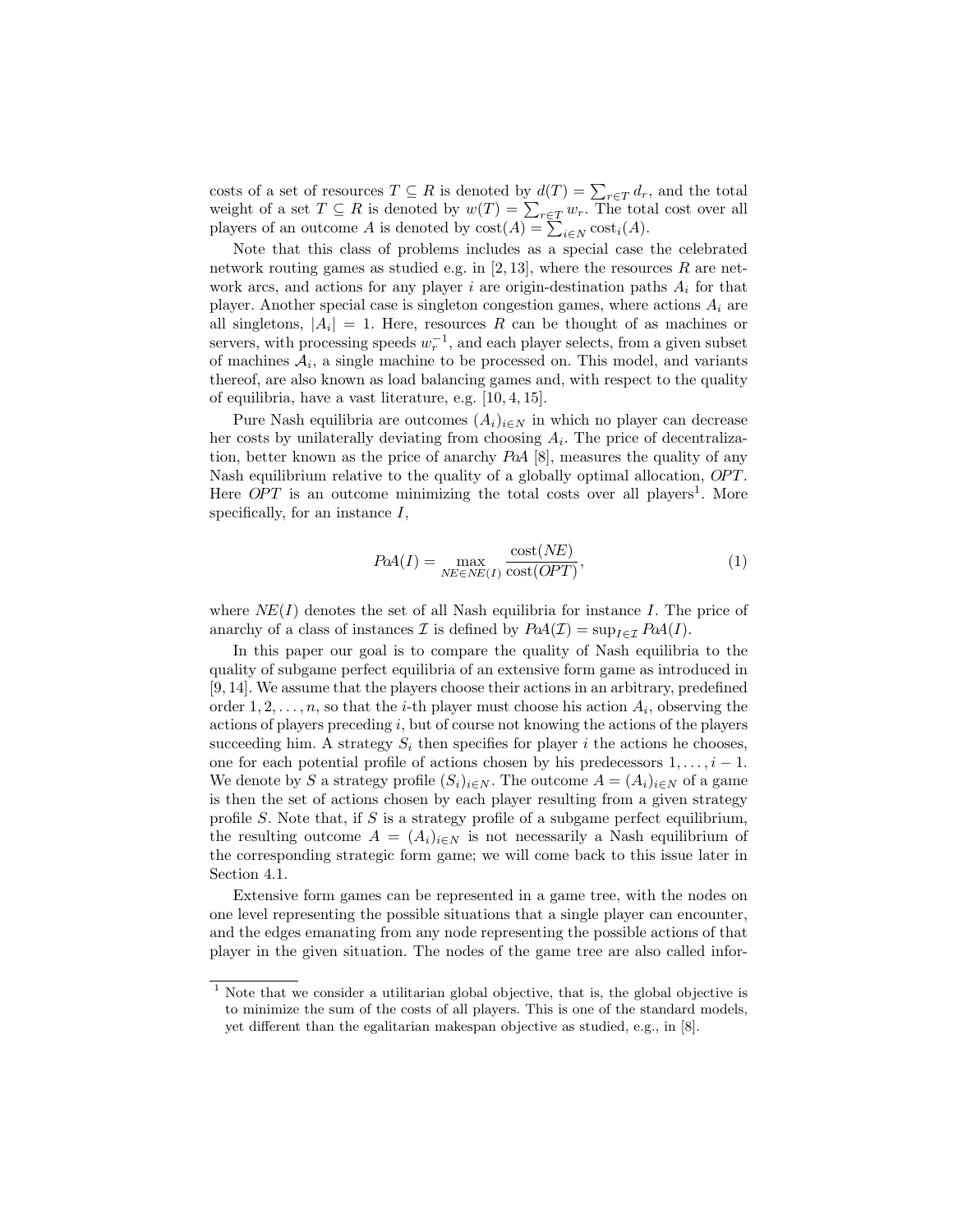mation sets<sup>2</sup>. See Figure 2 for an example. Subgame perfect equilibria, defined by Selten [14], are defined as strategy profiles that induce Nash equilibria in any subgame of the game tree. Analogous to (1), the sequential price of anarchy of an instance  $I$  is defined by

$$
SPaA(I) = \max_{SPE \in SPE(I)} \frac{\text{cost}(SPE)}{\text{cost}(OPT)},
$$
\n(2)

where  $SPE(I)$  denotes the set of all subgame perfect equilibria of instance I in extensive game form. The sequential price of anarchy of a class of instances  $\mathcal I$ is defined as in [11] by  $SPaA(\mathcal{I}) = \sup_{I \in \mathcal{I}} SPa(A(I))$ . Throughout the paper, when the class of instances is clear from the context, we write PoA and SPoA.

# 2 Related Work and Contribution

Recently, the sequential price of anarchy was introduced by Paes Leme et al. [11] as an alternative way to measure of the costs of decentralization. Compared to the classical price of anarchy of Papadimitriou and Koutsoupias [8], it avoids the "curse of simultaneity" inherent in certain games [11]. More specifically, for machine cost sharing games, generic unrelated machine scheduling games and generic consensus games, the  $SPaA$  is smaller than the  $PaA$  [11]. However, for the latter two games, the 'generic' condition is indeed necessary [3]. Moreover, Bilò et al. [3] show that for many games myopic behaviour leads to better equilibria than the farsighted behaviour of subgame perfect equilibria. Also for throughput scheduling games, or more generally, set packing games, the SPoA is lower than the PoA [6]. For isolation games, however, the SPoA is worse than the PoA in general [1]. These results leave a mixed impression, and lead to the natural question which classes of games possess a SPoA which is lower than the PoA. We give a (partial) answer to this question for atomic congestion games with affine cost functions. Congestion games have been introduced by Rosenthal [12]. For this class of games, the price of anarchy is known to equal 2 in the case of two players, and 2.5 in the case of three or more players [5, 2].

Our contributions are both lower and upper bounds on the sequential price of anarchy for atomic congestion games with affine cost functions. For two players, we prove a tight bound of 1.5. For three players, we use integer linear programming to obtain a tight bound of  $2\frac{63}{488} \approx 2.13$ . This bound is obtained by first using simple combinatorial arguments to show that the worst case must be attained by some instance that is moderate in size, and then computing this worst case instance with a standard ILP solver. For  $n > 3$  players, we were not (yet) able to prove a constant upper bound, which we conjecture to be smaller than 2.5. We know that  $2\frac{63}{488} \leq$  SPoA  $\leq n$ , and when the number of players increases, we give a parametric family of instances that yields a lower bound of  $2 + 1/e \approx 2.37$ on the SPoA. We also consider the special case of singleton congestion games

<sup>&</sup>lt;sup>2</sup> We deal with a game with perfect information, so all information sets are trivial, and subgame perfect equilibria correspond to backward induction equilibria.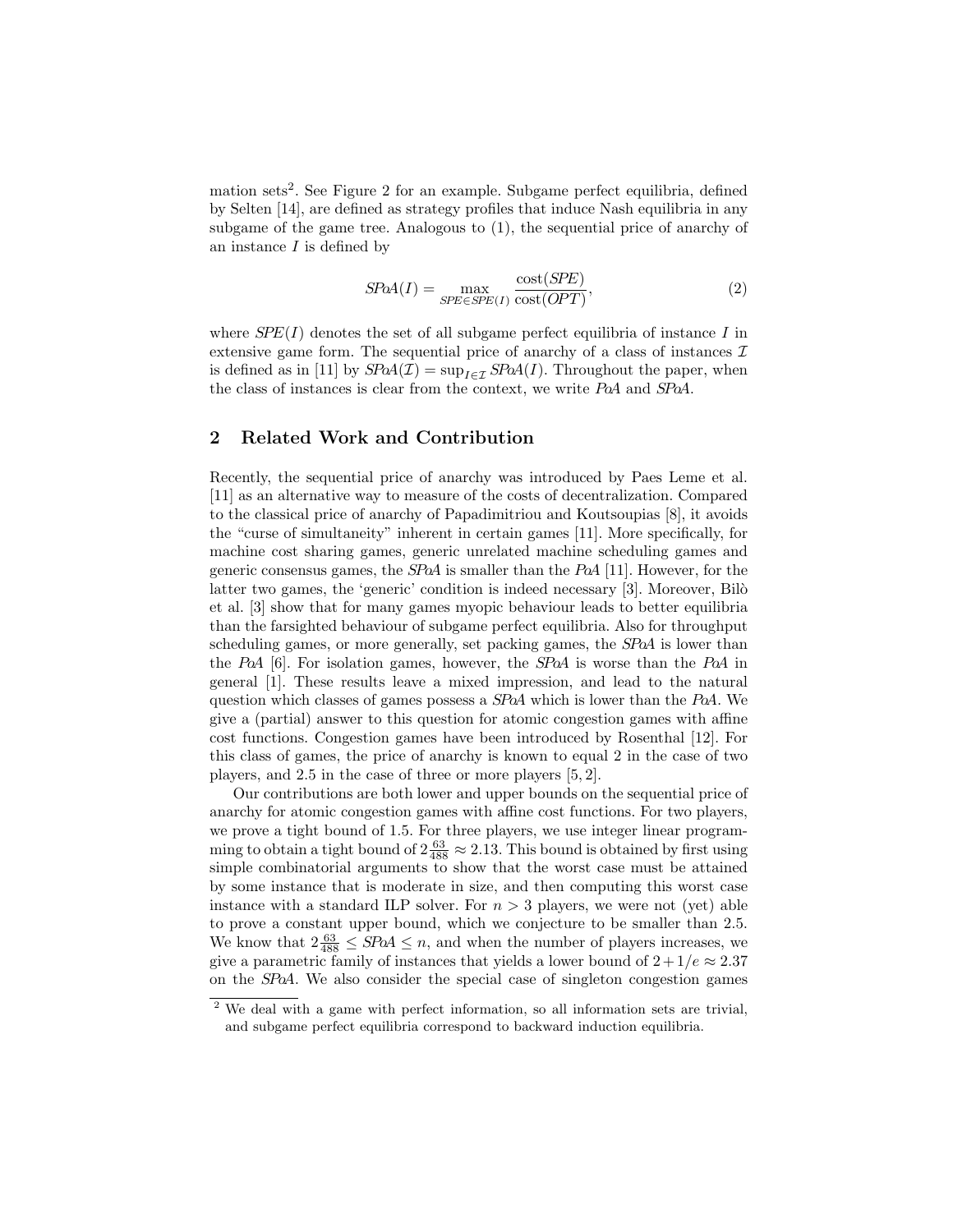for which the PoA is 2.5 [4]. Here, the parametric lower bound example with  $S\ddot{P}oA = 2 + 1/e$  holds, and we find an upper bound slightly smaller that trivial, namely  $n-1$ . The latter is interesting mainly for the case of  $n=3$  players. We substantially improve on these results for symmetric singleton congestion games, where we show that the  $SPA$  equals  $4/3$ , which matches the bound known for the PoA [7]. Along the way, we present some additional insights.

# 3 An Illustrative Example

Example 1. There are two players  $N = \{1, 2\}$ , and three resources  $R = \{1, 2, 3\}$ with zero constant costs and weights  $w_1 = w_2 = 1, w_3 = 2$ . Player 1 can choose either resource 1 or resource 2. Player 2 can choose either resource 2 or resource 3. This example is shown in Figure 1.  $\triangleleft$ 



Fig. 1. A simple example. Dots represent to players, squares represent resources, and edges represent actions. Fat edges correspond to chosen actions

It is clearly optimal when player 1 chooses resource 1, and player 2 chooses resource 2, since in that case, both players choose their action of minimum weight and the resources do not overlap. However, in the worst case subgame perfect equilibrium, player 1 chooses resource 2, and player 2 chooses resource 3. Note that player 2 chooses resource 3, since his total costs are the same as when he would choose resource 2. Also note that player 1 chooses resource 2 due to his farsighted behaviour; he knows player 2 will not choose resource 2 in this equilibrium. The latter observation might seem counterintuitive, especially since choosing resource 2 is a weakly dominated strategy for player 1 in the corresponding strategic form game. However, we can easily convert all lower bound examples in this paper to examples with unique (and strict) equilibria. For this example we could decrease the weight of resource 2 by some small constant  $\epsilon$ , and decrease the weight of resource 3 by  $3\epsilon$ .

We see from this example that  $SPA \geq \frac{1+2}{1+1} = 1.5$ . It turns out that this simple example yields a tight bound, as we show in the next section.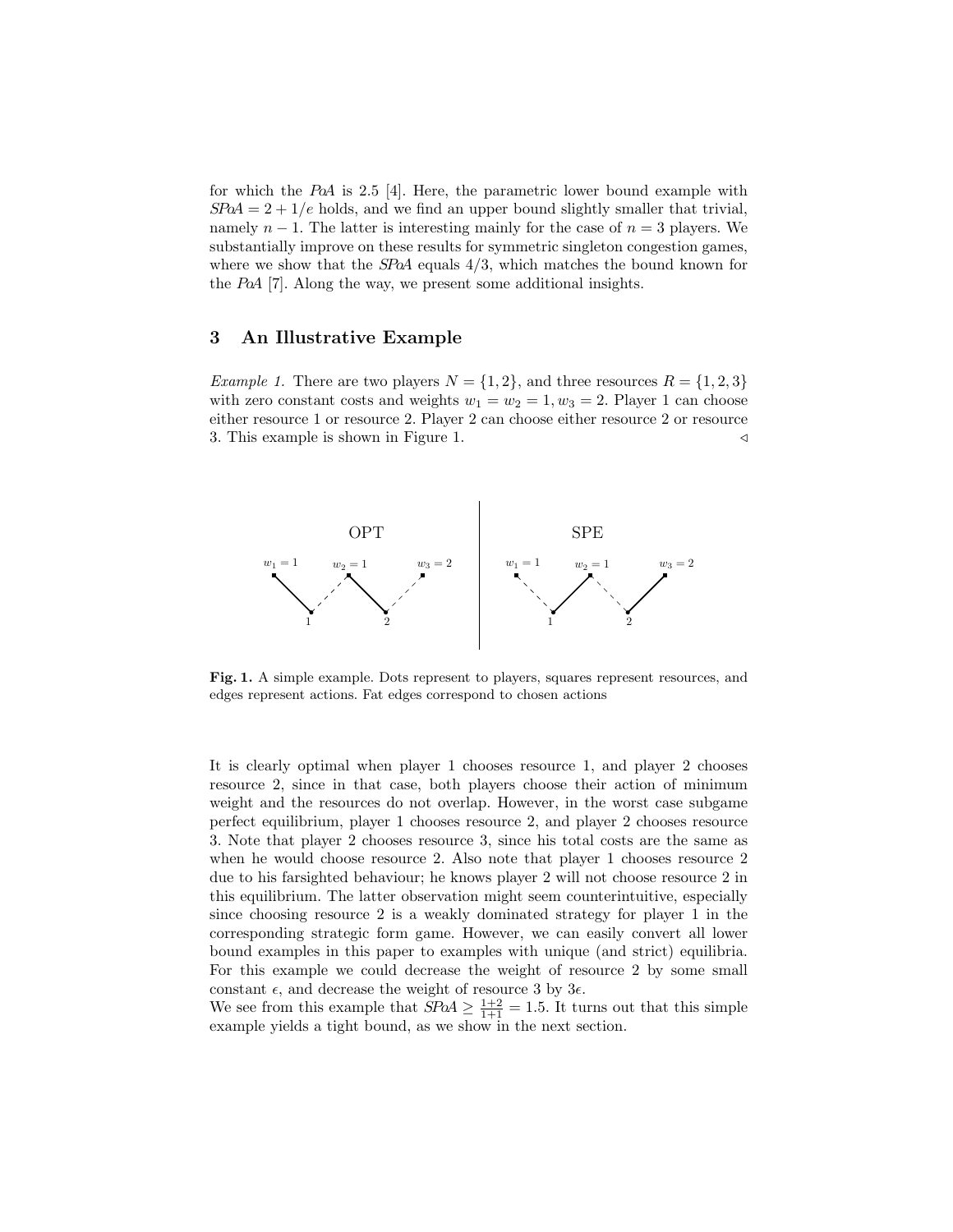## 4 The Sequential Price of Anarchy for Two Players

We now prove that  $SPoA \leq 1.5$ , which along with the observation of Section 3 shows that the sequential price of anarchy for atomic congestion games with linear latency functions for 2 players is exactly 1.5.

We need the following notation: Denote by  $OPT = (A_{11}, A_{21})$  the pair of actions of two players 1 and 2, respectively, in an optimal allocation. Denote by  $SPE = (A_{12}, (A_{22}, A_{23}))$  the actions in any subgame perfect equilibrium. Here,  $A_{11}, A_{12} \in \mathcal{A}_1$ , and  $A_{21}, A_{22}, A_{23} \in \mathcal{A}_2$ . This notation should be understood as follows: In SPE player 1 prefers to choose  $A_{12}$ . If player 1 were to choose  $A_{11}$ , then it is subgame perfect for player 2 to choose  $A_{22}$ . If player 1 were to choose  $A_{12}$ , then it is subgame perfect for player 2 to choose  $A_{23}$ . Note that both players might have more actions at their disposal, however these are not relevant for the analysis. It suffices to consider two actions for the first player, one for the optimal allocation,  $A_{11}$ , and one for the subgame perfect equilibrium,  $A_{12}$ . For the second player, it suffices to consider the action for the optimal allocation,  $A_{21}$ , plus the actions that player 2 were to play in reaction to  $A_{11}$  and  $A_{12}$ , which are  $A_{22}$  and  $A_{23}$ , respectively. Also note that we do not exclude cases where any two sets from  $A_{11}, A_{12}, A_{21}, A_{22}$  or  $A_{23}$  overlap. It could even be that they are equal. The general situation is shown in Figure 2.



Fig. 2. All relevant actions in the game tree for 2 players. Values at the leaves denote the costs for both players. Fat lines correspond to subgame perfect actions.

For ease of notation, let  $a = d(A_{11}), b = d(A_{21}), \alpha = w(A_{11} \setminus A_{21}), \beta =$  $w(A_{21} \setminus A_{11}), \gamma = w(A_{11} \cap A_{21}), \delta = w(A_{11} \cap A_{22}) - w(A_{11} \cap A_{21}).$  So  $\delta$  denotes the difference in the total weight of shared resources, when player 1 chooses  $A_{11}$  and player 2 switches from  $A_{21}$  to  $A_{22}$ . Let  $x_{ab} = \cos t_1(A_{1a}A_{2b})$  and let  $y_{ab} = \cos t_2(A_{1a}A_{2b})$ . Then,  $\cos t(OPT) = x_{11} + y_{11} = a + \alpha + b + \beta + 4\gamma$ . Since player 2 prefers  $y_{12}$  to  $y_{11}$ , we get  $y_{12} \le y_{11} = b + \beta - 2\delta + 2(\gamma + \delta)$ . We prove the theorem by upper bounding  $cost(SPE)$ , by deriving an upper bound on  $x_{23}$ (Lemma 1), and two upper bounds on  $y_{23}$  (Lemmas 2 and 3).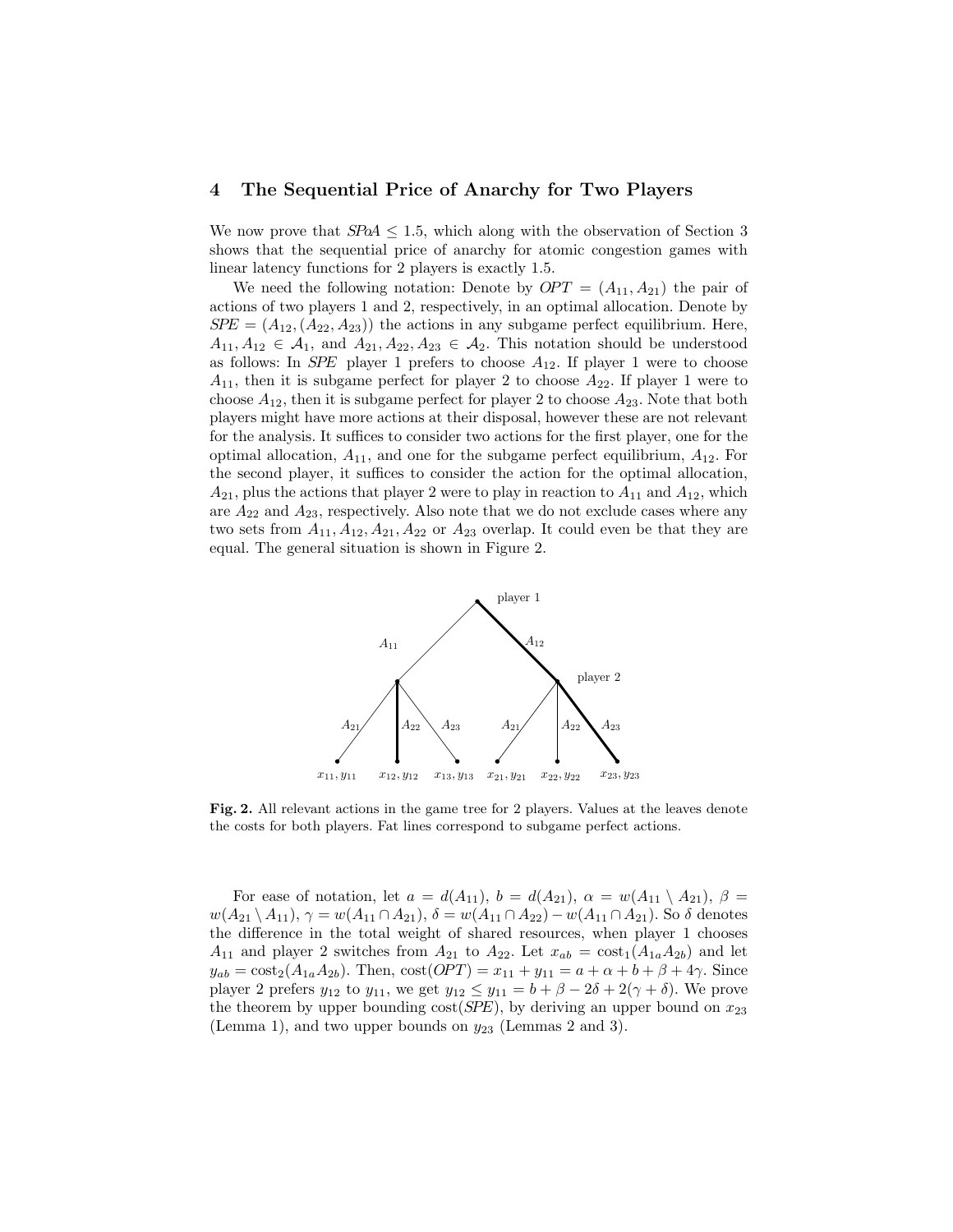## Lemma 1.  $x_{23} \le a + \alpha + 2\gamma + \delta$

Proof.  $x_{23} \le x_{12} = d(A_{11}) + w(A_{11}) + w(A_{11} \cap A_{22}) = a + (\alpha + \gamma) + (\gamma + \delta) =$  $a + \alpha + 2\gamma + \delta$ . The inequality follows from the fact that player 1 prefers  $x_{23}$  to  $x_{12}$ . The first equality follows from the definition of  $x_{12}$ ; it denotes the costs for player 1 when player 1 chooses  $A_{11}$  and player 2 chooses  $A_{22}$ .

Lemma 2.  $y_{23} \leq 2(b + \beta + \gamma - \delta)$ 

*Proof.*  $y_{23} \le y_{22} \le d(A_{22}) + 2w(A_{22}) \le 2(d(A_{22}) + w(A_{22}))$ . The first inequality holds since player 2 prefers  $y_{23}$  to  $y_{22}$ . The second inequality follows from the fact that each resource can be chosen by at most two players. We now show that  $d(A_{22}) + w(A_{22}) \leq b + \beta + \gamma - \delta$ , proving the lemma. Since player 2 prefers  $y_{12}$  to  $y_{11}$ , we get  $y_{12} \le y_{11} = b + \beta + 2\gamma = b + \beta - 2\delta + 2(\gamma + \delta)$ . Since  $y_{12} = d(A_{22}) + w(A_{22} \setminus A_{11}) + 2w(A_{11} \cap A_{22})$  and  $w(A_{11} \cap A_{22}) = \gamma + \delta$ , we get  $d(A_{22}) + w(A_{22} \setminus A_{11}) \leq b + \beta - 2\delta$ . Therefore  $d(A_{22}) + w(A_{22}) =$ <br> $d(A_{22}) + w(A_{11} \cap A_{22}) + w(A_{22} \setminus A_{11}) \leq b + \beta + \gamma - \delta$ .  $d(A_{22}) + w(A_{11} \cap A_{22}) + w(A_{22} \setminus A_{11}) \leq b + \beta + \gamma - \delta.$ 

Lemma 3.  $y_{23} \leq a + \alpha + b + \beta + 3\gamma$ 

*Proof.*  $y_{23} \le y_{22} \le d(A_{22}) + w(A_{22}) + w(A_{12})$ . The first inequality holds since player 2 prefers  $y_{23}$  to  $y_{22}$ . The second inequality follows from the fact that each resource that player 1 chooses adds at most the weight of that resource to the cost of player 2. We know from the proof of Lemma 2 that  $d(A_{22}) + w(A_{22}) \leq$  $b+\beta+\gamma-\delta$ . We know from the proof of Lemma 1 that  $x_{12} \leq a+\alpha+2\gamma+\delta$ . Player 1 could secure himself a total cost of  $x_{12}$  by choosing  $A_{11}$ . Since he chooses  $A_{12}$ in SPE,  $w(A_{12}) \le x_{12} \le a + \alpha + 2\gamma + \delta$ . Now  $d(A_{22}) + w(A_{22}) + w(A_{12}) \le b + \beta + \gamma - \delta + a + \alpha + 2\gamma + \delta = a + \alpha + b + \beta + 3\gamma$ .  $b + \beta + \gamma - \delta + a + \alpha + 2\gamma + \delta = a + \alpha + b + \beta + 3\gamma.$ 

**Theorem 1.**  $SPA = 1.5$  for atomic congestion games with two players and affine cost functions.

*Proof.* Recall,  $cost(OPT) = x_{11} + y_{11}$  and  $cost(SPE) = x_{23} + y_{23}$ . Using Lemmas 1, 2 and 3, we get  $2(x_{23}+y_{23}) \leq 2a+2\alpha+2(2\gamma+\delta)+2(b+\beta+\gamma-\delta)+a+\alpha+b+$  $β+3γ = 3a+3α+3b+3β+9γ ≤ (x<sub>11</sub>+y<sub>11</sub>)\frac{3a+3α+3b+3β+9γ}{a+α+b+β+4γ} ≤ 3(x<sub>11</sub>+y<sub>11</sub>).$ 

#### 4.1 Reflection on Proof Techniques

The above proof is quite lengthy, especially considering the simplicity of our lower bound example. However, contrary to what one might expect, not every outcome of a subgame perfect equilibrium is a Nash equilibrium of the corresponding strategic form game<sup>3</sup> . Also, as with Nash equilibria, it is possible that both players have a higher cost than in the optimum. These two effects are illustrated in the following example.

<sup>&</sup>lt;sup>3</sup> Note that both games have different strategy spaces: In the strategic form game both players have as strategy space their feasible actions,  $A<sub>i</sub>$ . In the extensive form game, however, the strategy space for the second player is more-dimensional, as it specifies an action  $A_2 \in \mathcal{A}_2$  for all information sets (= possible actions of player 1).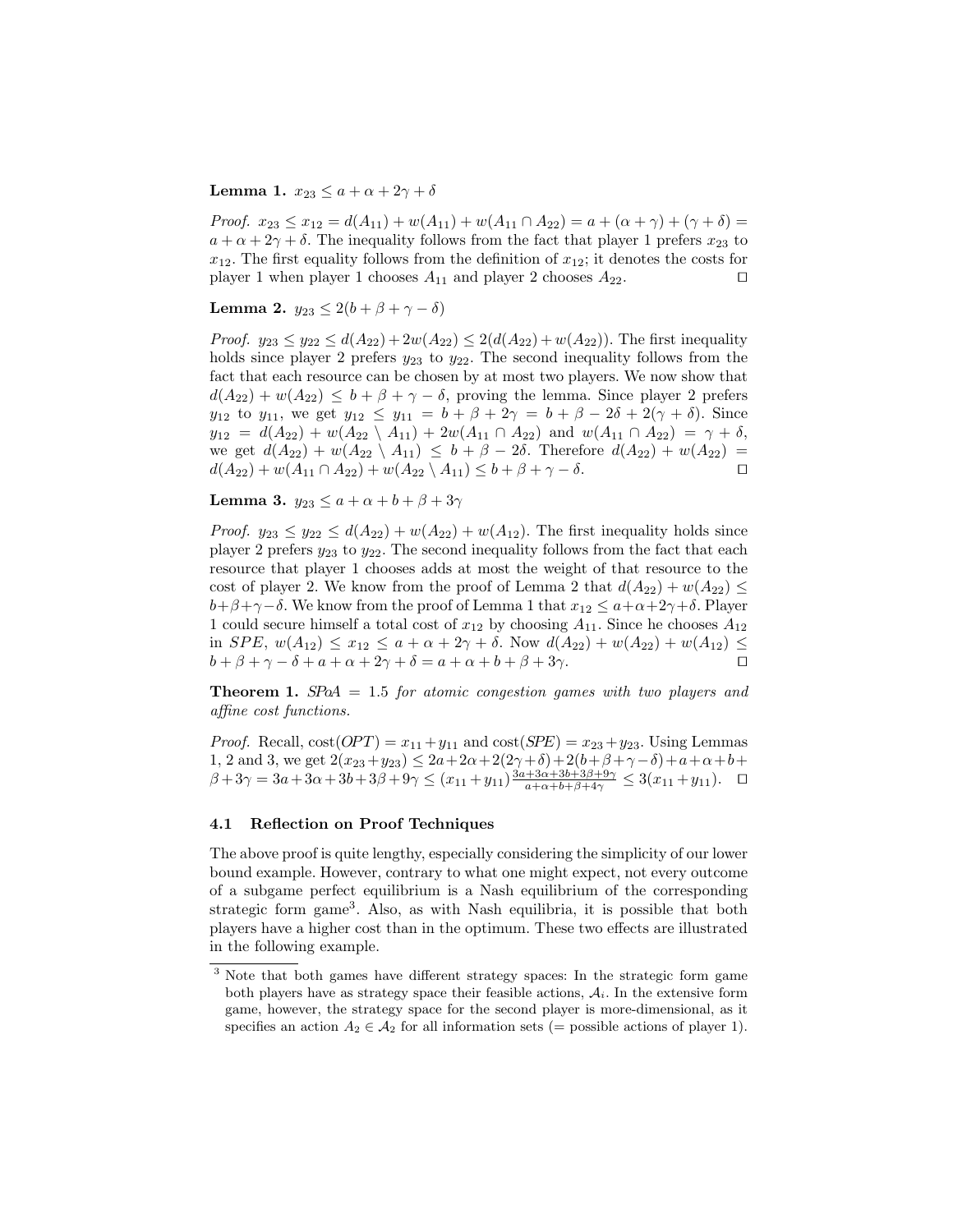*Example 2.* There are two players  $N = \{1, 2\}$ , and four resources  $R = \{1, 2, 3, 4\}$ with zero constant costs  $d_r = 0, \forall r \in R$  and weights  $w_1 = 7, w_2 = 4, w_3 =$  $1, w_4 = 19$ . Player 1 can choose either resource 1 or resources  $\{1, 2, 3\}$ . Player 2 can choose either resources  $\{1, 2\}$  or resources  $\{3, 4\}$ . This example is shown in Figure 3. Figure 3.  $\triangleleft$ 



Fig. 3. In this example the SPE is bad for both players. Dots represent players, and squares represent resources. Fat lines correspond to chosen resources. Note that lines do not represent actions, only resources that can be chosen.

In the social optimum, player 1 chooses resource 1, and player 2 chooses resources  ${3, 4}$ , which yields a total cost of  $7 + (1 + 19) = 27$ . However, if player 1 were to choose resource 1, then it is subgame perfect for player 2 to choose  $\{1,2\}$ , which yields him a cost of  $7 \cdot 2 + 4 = 18 \le 19 + 1 = 20$ . This yields player 1 a cost of  $7 \cdot 2 = 14$ . Therefore it is subgame perfect for player 1 to choose  $\{1, 2, 3\}$ , since then it is subgame perfect for player 2 to choose  $\{3, 4\}$ , which yields him a cost of  $19 + 2 \cdot 1 = 21 \le 2 \cdot 7 + 2 \cdot 4 = 22$ . In this equilibrium, player 1 has cost  $7 + 4 + 2 \cdot 1 = 13$ . Note that both players have higher cost in *SPE* than in  $OPT$ . Also, the subgame perfect equilibrium is not a Nash equilibrium of the corresponding strategic form game, since player 1 plays an action that is strictly dominated in the strategic form game.

This example shows that well known proof techniques, like smoothness or potential arguments are problematic in a sequential setting; the arguments typically rely on the fact that in a Nash equilibrium outcome, no player is willing to deviate.

# 5 The Sequential Price of Anarchy for Three Players

Along the lines of the proof for the case with two players, we also settle the case with three players. To that end, we use an integer linear programming (ILP) approach. We first use simple combinatorial arguments to argue that a worst case instance is moderate in size. This is done in Lemmas 4, 5, and 6. We then simply compute a worst case instance using a standard ILP solver. To prove the lemmas, we use the following notation: Define the series

$$
x_1 := 2
$$
 and  $x_i := 1 + \prod_{j \prec i} x_i$  for all  $i \ge 2$ .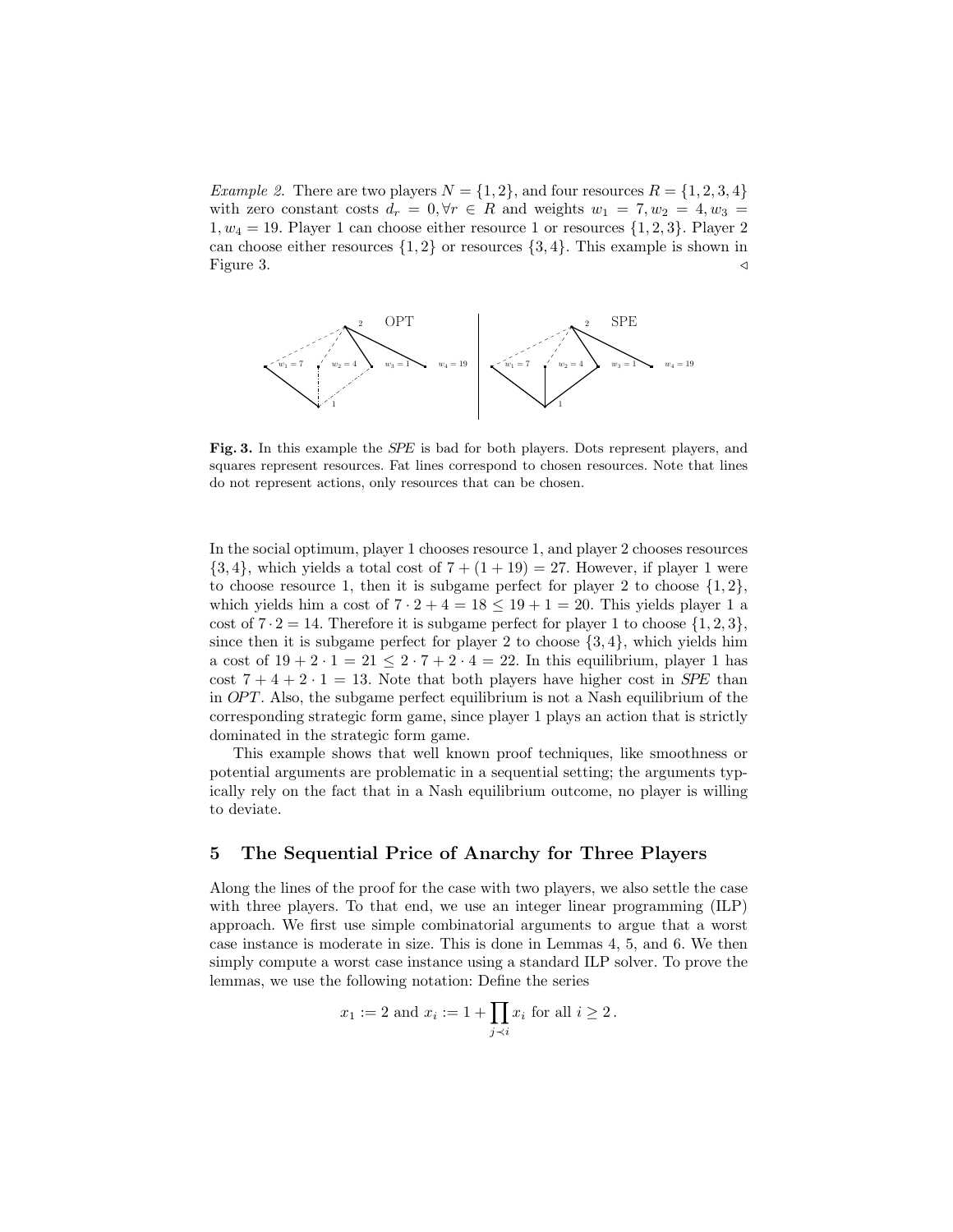Note that  $x_2 = 3$ ,  $x_3 = 7$ ,  $x_4 = 43$ , and that  $x_i$  grows super-exponentially.

**Lemma 4.** For any instance I, there exists an instance I' with  $|A_i| \leq x_i$  for all players  $i \in N$  for which  $SPaA(I') = SPaA(I)$ .

Proof. The proof goes by successively eliminating all actions that are not played in a fixed worst case *SPE* from I, in the order of the players  $1, 2, \ldots, n$ . For the first player, we thereby reduce  $A_1$  to only two actions, one in OPT and one in a worst case *SPE*. For the second player, we thereby restrict  $A_2$  to  $x_2 \leq 3$  actions, the SPE actions in two information sets, one for each possible action of the first player, plus the action in  $OPT$ . More generally, for the kth player, we reduce  $\mathcal{A}_k$  to at most  $1 + \prod_{i \prec k} x_i$  actions, namely the subgame perfect actions of the fixed *SPE* in each of the at most  $\prod_{i \prec k} x_i$  information sets, plus the action in  $OPT$ . In the so reduced instance, the *SPE* that we started with is still subgame perfect, as the actions that were removed are all actions with inferior or identical outcome for the respective player.  $\Box$ 

**Lemma 5.** For any instance I, there exists an instance I' with  $|A_i| \leq x_i$  for all players  $i \in N$ , and any two resources are not part of the exact same set of actions, and hence,  $|R| \leq 2^{\sum_{i \in N} |\mathcal{A}_i|}$ , and  $S\text{PoA}(I') = S\text{PoA}(I)$ .

*Proof.* By Lemma 4, we may restrict w.l.o.g. to instances I with  $|\mathcal{A}_i| \leq x_i$  for all players i. Suppose the claim is false. Then choose among all instances  $I$  that falsify the claim an instance with minimal set of resources  $R$ . Let  $r$  and  $r'$  be two resources that are part of the exact same set of actions. We construct an instance I' which is a identical to I, except instead of r and r', it contains a resource  $r''$ for which  $w_{r''} = w_r + w_{r'}$  and  $d_{r''} = d_r + d_{r'}$ . Now note that I' has the same sets of actions as I. Now each outcome  $(A_i)_{i \in N}$  in I' has the same costs as  $(A_i)_{i \in N}$ in I. Therefore the same actions are subgame perfect and  $SPa(1') = SPa(1)$ . As I' has one resource less, we obtain a contradiction. Finally, due to the fact that no two resources are part of the exact same set of actions, and since there are in total no more than  $\sum_{i\in N} |\mathcal{A}_i|$  actions, by the pigeonhole principle there cannot be more than  $2^{\sum_{i\in N} |\mathcal{A}_i|}$  resources.

**Lemma 6.** For any instance I, there exists an instance I' with  $|A_i| \leq x_i$  for all players  $i \in N$ , any 2 resources are not part of the exact same set of actions,  $|R| \leq 2^{\sum_{i \in N} |A_i|}$  and  $d_r + w_r \leq n \cot(OPT)$  for all resources  $r \in R$ , such that  $S\text{PoA}(I') = S\text{PoA}(I).$ 

Proof. The first three claims follow by the two previous lemmas. Next, observe that resources r with  $d_r + w_r > n \cot(OPT)$  can safely be eliminated, as it cannot be subgame perfect for any player i to choose resource r: choosing  $OPT_i$ instead, the action that player i chooses in the optimal allocation, yields a cost at most  $n \cot(OPT_i) \leq n \cot(OPT) < d_r + w_r$ .

Specifically, for congestion games with three players, in order to find a worstcase instance we only need to consider instances of moderate size. It suffices to let  $A_1 = 2, A_2 = 3, A_3 = 7, |R| = 2^{2+3+7}$ , any 2 resources are not in the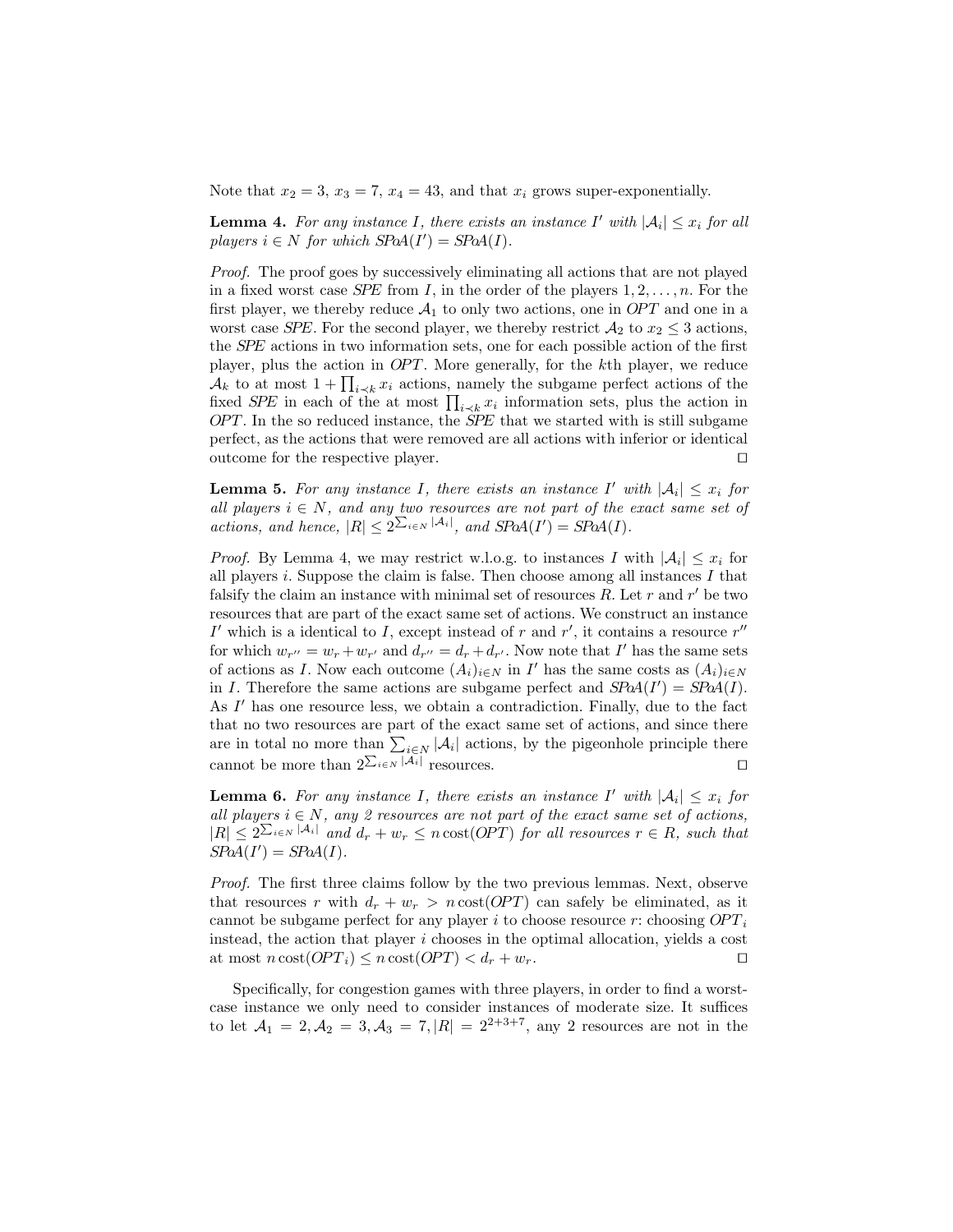exact same set of actions and  $d_r + w_r \leq 3 \cot(OPT)$  for all resources  $r \in R$ . Intuitively, the ILP works as follows: It maximizes the SPoA over all instances with the properties described above. Let  $A = \bigcup_{i \in N} A_i$  denote the set of all 12 actions. We have  $2^{12} = 4096$  resources, one for every possible combination of actions. The ILP decides the weight  $w_r$  and constant cost  $d_r$  of each resource. We define some fixed outcome as the social optimum with total cost normalized to 1, and maximize the SPE.

The details of the ILP are given in the appendix, section A. We have implemented this integer linear program using the AIMMS modeling framework, and using CPLEX 12.5 we obtain an optimal solution with value  $2\frac{63}{488}$ . In that solution, player 3 only uses 4 different actions. The resulting instance (scaled to integer values) is given in the appendix, section B, where we omit all trivial actions and resources. We conclude this section with the following.

**Theorem 2.**  $SPA = 2\frac{63}{488} \approx 2.13$  for atomic congestion games with three players and affine cost functions.

This result is particularly interesting in comparison to the tight bound 2.5 for the price of anarchy for (non-sequential) three player congestion games [5, 2].

## 6 Results for  $n > 3$  players

Given the techniques used so far, problems with  $n > 3$  players become increasingly difficult. Due to the the specific value  $2\frac{63}{488}$  for 3 players, it seems unlikely that we can find a simple, general bound using combinatorial arguments. Extending the ILP straightforwardly to the case with 4 players is also problematic; using Lemma 6, we'd need to consider  $2 \cdot 3 \cdot 7 + 1 = 43$  actions for player 4, and 2 <sup>55</sup> resources. However, it is not unexpected that most of the gigantic amount of variables remain nonbasic (for three players we only need  $2+3+4$  actions and 13 resources), which leaves ample room for future computational work and progress, e.g., using column generation. While we leave this for future work, here we present results for the special case of singleton congestion games.

#### 6.1 A Lower Bound for Singleton Congestion Games

Here we construct a class of parametric lower bound examples  $G(a, b)$ , for integers  $a, b \geq 0$ , to prove a lower bound on the sequential price of anarchy for singleton congestion games that approaches  $2 + 1/e$  as the number of players increases.

**Theorem 3.** Asymptotically for  $n \to \infty$ , SPoA  $\geq 2 + \frac{1}{e} \approx 2.37$  for singleton atomic congestion games with linear cost functions.

The proof is by the following parametric set of instances.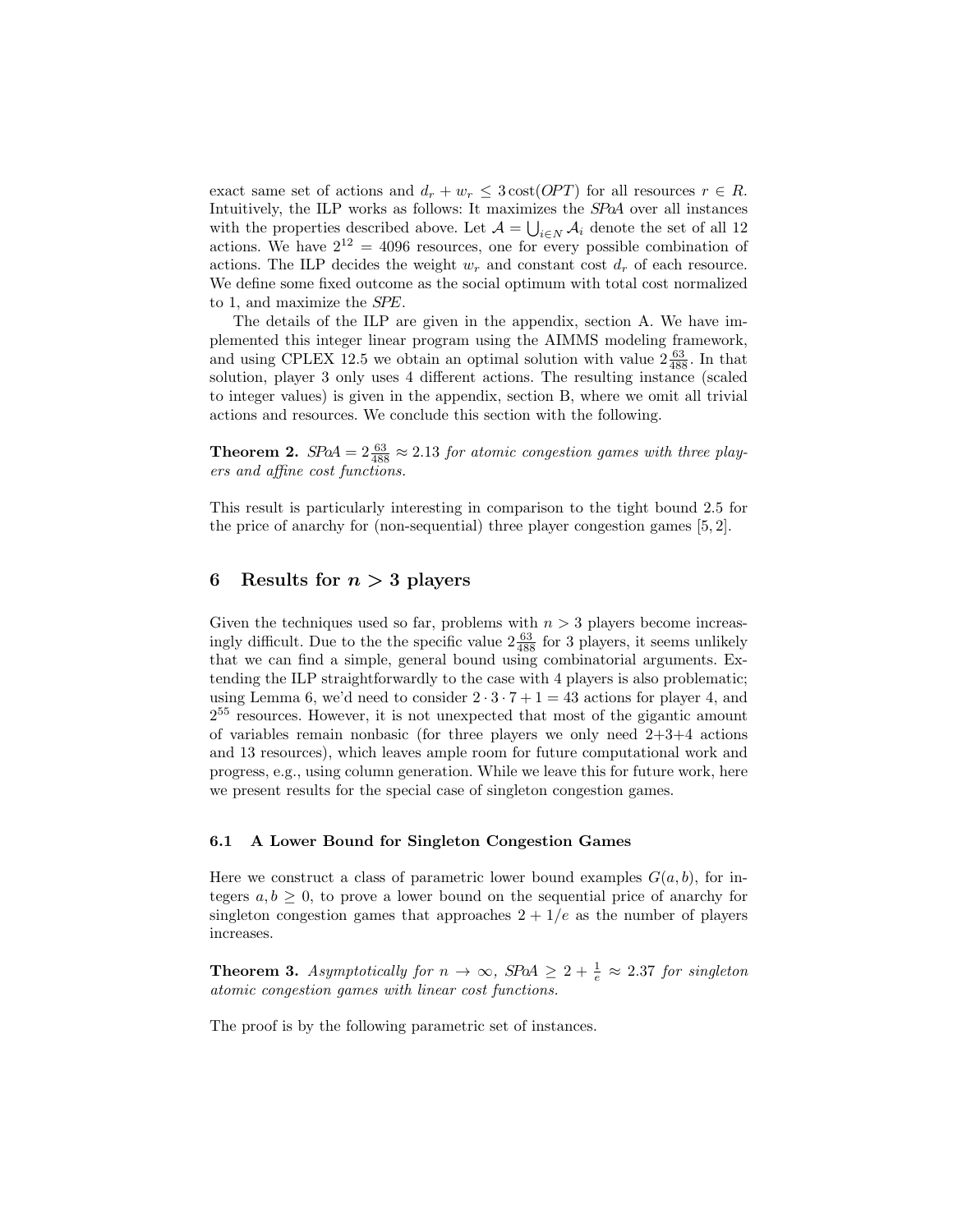*Example 3.* The set of players N is partitioned into subsets  $N_1, \ldots, N_a$ ,  $N_{a+1}, \ldots, N_{a+b}$ . Any subset  $N_j, j \in \{1, \ldots, a\}$  consists of b! players. Any subset  $N_j, j \in \{a+1,\ldots,a+b\}$  consists of  $\frac{b!}{(j-a)!}$  players. The set of resources  $R, |R| =$  $n+1$  is partitioned into subsets  $R_1, \ldots, R_a, R_{a+1}, \ldots, R_{a+b+1}$ . Subset  $R_1$  consists of b! resources of weight  $2^{-a+1}$ , any subset  $R_j, j \in \{2, ..., a\}$  consists of b! resources of weight  $2^{j-a-1}$  (note that these weights are between 0 and 1), any subset  $R_j, j \in \{a+1,\ldots,a+b\}$  consists of  $\frac{b!}{(j-a)!}$  resources of weight 1, finally  $R_{a+b+1}$  consists of a single resource of weight  $b+1$ . Any player from  $N_j, j \in$  $\{1, \ldots, a + b\}$  can choose from exactly 2 sets, each consisting of one resource; one is a resource in  $R_j$ , and one is a resource in  $R_{j+1}$ . Each resource in  $R_1$ can be chosen only by one player in  $N_1$ . Each resource in  $R_j, j \in \{2, \ldots, a\}$ can be chosen by one player in  $N_j$  and one player in  $N_{j-1}$ . Each resource in  $R_j, j \in \{a+1,\ldots,a+b\}$  can be chosen by exactly  $j-a+1$  players; 1 from  $N_j$ , and  $j - a$  from  $N_{j-1}$ . Finally, the only resource in  $R_{a+b+1}$  can be chosen only by the single player in  $N_{a+b}$ . Players are ordered by the number of their subset; players in  $N_1$  choose first, then players in  $N_2$ , etc. The order of players within subsets is irrelevant. This example is shown in Figure 4, for  $a = 3, b = 3$ .



Fig. 4. This example shows that the SPoA is at least  $2 + 1/e$  (asymptotically). Players are denoted by dots, and resources by squares. The number in each resource denotes its weight  $w_r$ , and fat lines indicate the actions. Here, constant costs  $d_r = 0$ 

It is easy to see that the social optimum is obtained when each player in  $N_j$ , j  $\in$  $\{1, \ldots, a+b\}$  chooses a resource in  $R_j$ , since then each player chooses the resource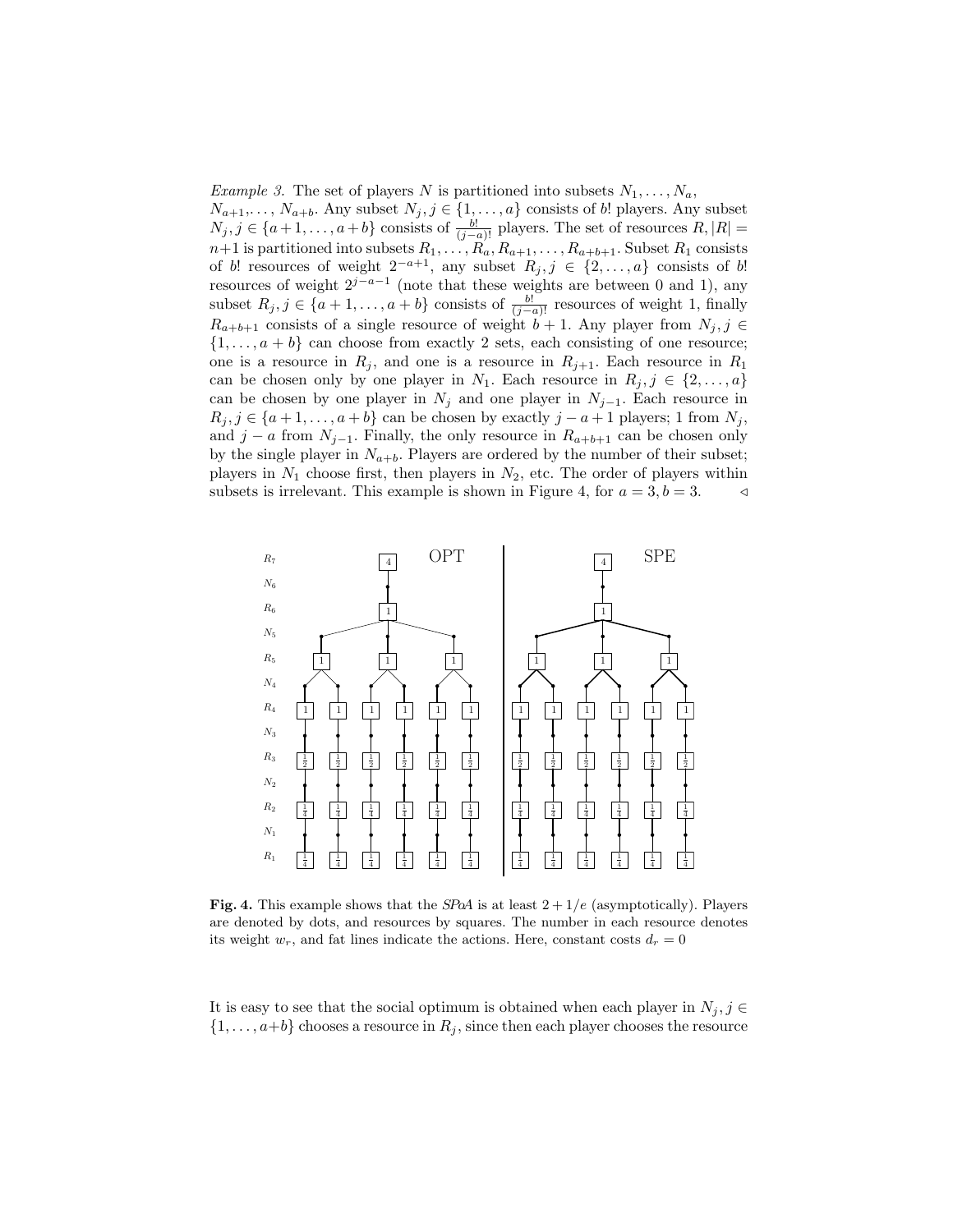with the lowest cost, and no resource is chosen by more than one player. This yields a total cost of  $\sum_{j=1}^{b}(\frac{b!}{j!})+(\sum_{j=2}^{a}(2^{j-a-1})+2^{-a+1})b! = \sum_{j=1}^{b}(\frac{b!}{j!})+b!.$  However, it is a subgame perfect equilibrium when each player in  $N_j, j \in \{0, \ldots, a+b\}$ chooses a resource in  $R_{j+1}$ ; each player in  $N_1$  has a cost of  $2^{-a+1}$ , while by deviating, he has a cost of  $2^{-a+1}$  as well. Each player in  $N_j, j \in \{2, ..., a\}$  has a cost of  $2^{j-a}$ , while by deviating, he has a cost of  $2^{j-a-1} \cdot 2 = 2^{j-a}$  as well. Each player in  $N_j$ ,  $j \in \{a+1,\ldots,a+b-1\}$  has a cost of  $1(j-a+1)$ , while by deviating, he has a cost of  $1(j - a + 1)$  as well. Finally, the only player in  $N_{a+b}$  has a cost of  $(b+1)1$ , while by deviating, he has a cost of  $1(b+1)$  as well. This yields a total cost of  $\sum_{j=1}^{b}(\frac{b!}{j!}(j+1)) + \sum_{j=1}^{a}(2^{-j+1}b!) = \sum_{j=1}^{b}(\frac{b!}{j!}(j+1)) + b!(2-2^{-a+1}).$  We see that  $\sum_{i=1}^{b} \frac{b!}{i!} (j+1) + b! (2 - 2^{-a+1})$ 

$$
SPoA \ge \frac{\sum_{j=1}^{b} \frac{b!}{j!} (j+1) + b! (2 - 2^{-a+1})}{\sum_{j=1}^{b} \frac{b!}{j!} + b!}
$$

.

.

Letting  $a \to \infty$  we obtain

$$
SPoA \ge \frac{\sum_{j=1}^{b} \frac{b!}{j!} (j+1) + 2b!}{\sum_{j=1}^{b} \frac{b!}{j!} + b!}
$$

Finally for  $b \to \infty$ , we conclude

$$
\lim_{b \to \infty} \frac{\sum_{j=1}^{b} \frac{b!}{j!} (j+1) + 2b!}{\sum_{j=1}^{b} \frac{b!}{j!} + b!} = \lim_{b \to \infty} \frac{\sum_{j=1}^{b} \frac{j+1}{j!} + 2}{\sum_{j=1}^{b} \frac{1}{j!} + 1} = \lim_{b \to \infty} \frac{\sum_{j=0}^{b} \frac{j+1}{j!} + 1}{\sum_{j=0}^{b} \frac{1}{j!}},
$$

which equals  $\frac{2e+1}{e}$  by standard calculus. Therefore  $SPA \geq 2 + \frac{1}{e} \approx 2.37$ .

#### 6.2 An Upper Bound for Singleton Congestion Games

For the special case of singleton congestion games, we obtain the following.

Theorem 4. For singleton atomic congestion games with affine cost functions,  $S\!\!P\!\!o\!A \leq n-1.$ 

*Proof.* The proof is by contradiction. See the appendix, Section C.  $\Box$ 

Note that this is not much tighter than the trivial upper bound  $n$  that already holds for general congestion games. It gives a small improvement, though, for the case of  $n=3$  players over the upper bound  $2\frac{63}{488}$ .

#### 6.3 Singleton Congestion Games with Symmetric Players

Here we prove the following theorem for the special case of singleton, symmetric congestion games.

Theorem 5. For symmetric singleton atomic congestion games with affine cost functions,  $S\rightarrow A = 4/3$ .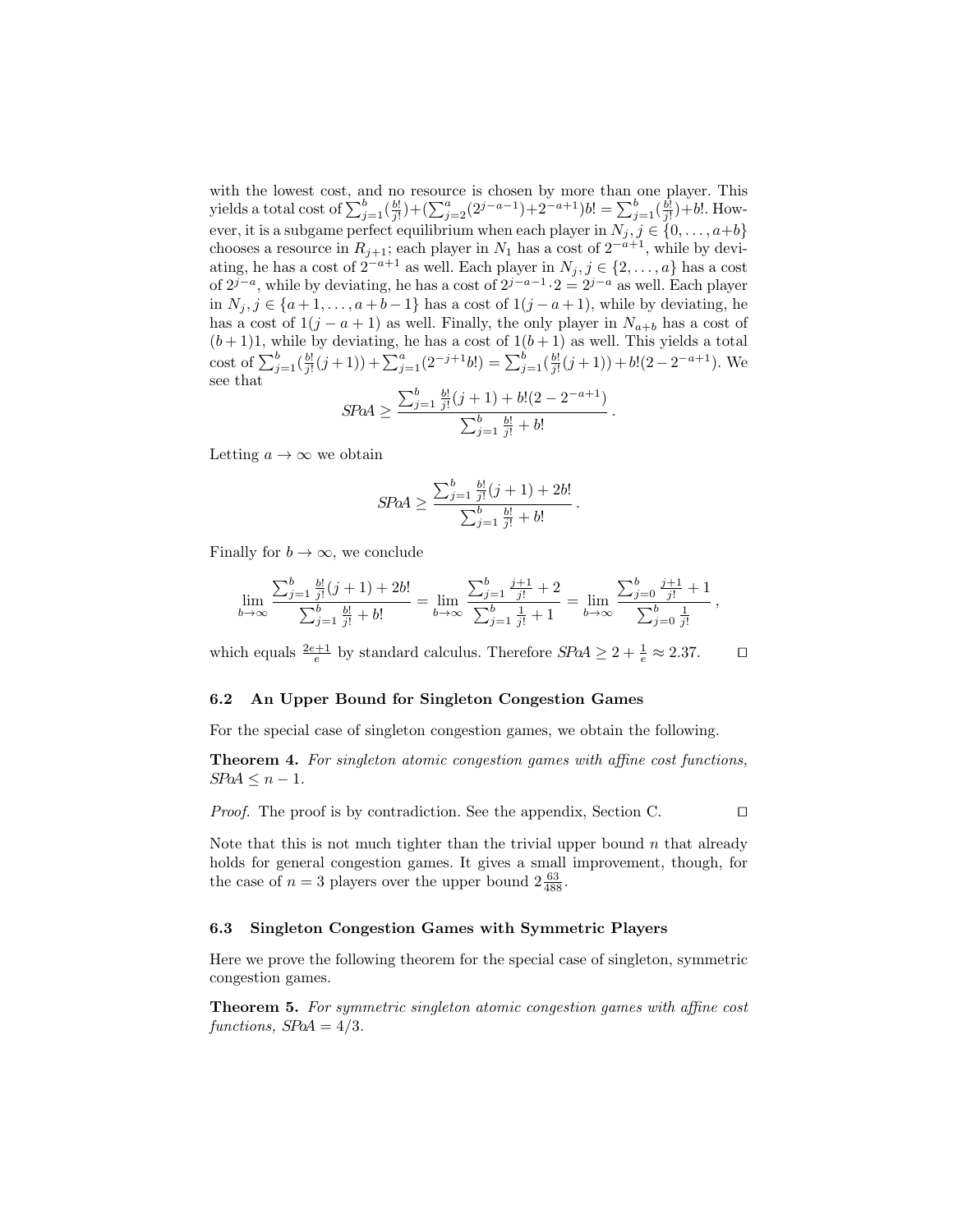To prove the theorem, we first derive a more general result

Theorem 6. For symmetric singleton atomic congestion games with non-decreasing latency functions, every subgame perfect equilibrium of the extensive form game is a Nash equilibrium of the corresponding strategic form game<sup>4</sup>.

Proof. Intuitively our proof is as follows: we show that for any player i for which there exists a resource  $r'$  in the *SPE* outcome that is less costly than the resource  $r$  that he chose, we can find a successor  $j$  for which there also exists a less expensive resource in the SPE outcome in the subgame where player i chooses  $r'$ . With this, we construct a contradiction. Let us call a player ex-post discontent if, in the SPE outcome, there exists such a less expensive resource for that player. For simplicity of notation, let us assume that the set of all instances contains all subgames as well.

Among all instances that would falsify the claim, choose an instance  $I$  which, among all such instances has the smallest number of players succeeding the last ex-post discontent player, i. Denote by  $A$  the outcome of the *SPE* in that instance. Let r be the resource that player i chooses in the  $SPE$ , and let r' be the  $ex$ -post more attractive resource for player *i*. Denote by  $A'$  the resulting outcome when only player  $i$  deviates ex-post (note that this is not an equilibrium). Denote by  $A''$  the outcome of the *SPE* of the subgame where players preceding i choose the same actions as in A, and player i chooses  $r'$  (again, this is not an equlibrium, but it is subgame perfect for the corresponding subgame for players succeeding i). Figure 5 may help to illustrate this.

We argue that in  $A''$  at least one successor j of i chooses r' as well, since  $f_{r'}(A') < f_r(A) \leq f_{r'}(A'')$ . The first inequality follows from the fact that player i improves in the strategic form game by choosing  $r'$  over  $r$ . The second inequality follows from the fact that it is subgame perfect for player  $i$  to choose  $r$  in the extensive form game. Therefore we may conclude that  $n_{r'}(A) < n_{r'}(A'')$ .

Denote by  $T$  the set of resources chosen in  $A$  by players succeeding  $i$ . For any resource  $r'' \in T$  we have  $f_{r''}(A) < f_r(A)$ , since otherwise some successor j of i can decrease his cost by deviating to  $r'$  in the strategic form game, contradicting the fact that  $i$  has the fewest successors among all ex-post discontent players. We now compare outcomes A and  $A''$ . Since  $n_{r'}(A) < n_{r'}(A'')$ , and all predecessors of i choose the same resource in A as in  $A''$ , there exists a resource  $r'' \in T$ for which  $n_{r''}(A) > n_{r''}(A'')$ . Now suppose that player j deviates ex-post and chooses r'' instead of r'. Denote the resulting outcome by  $A'''$ . We get  $n_{r''}(A''') =$  $n_{r''}(A'')+1 \leq n_{r''}(A)$ , therefore  $f_{r''}(A''') \leq f_{r''}(A)$  which yields  $f_{r''}(A''') \leq$  $f_{r''}(A) < f_r(A) \leq f_{r'}(A'')$ . We see that ex-post deviating decreases the cost of player j. Since j is a successor of i, this contradicts the fact that i has the fewest successors among all ex-post discontent players. This contradicts the choice of I.  $\Box$ 

<sup>4</sup> What we mean here is the non-sequential strategic form game where the strategies of all players are just single actions.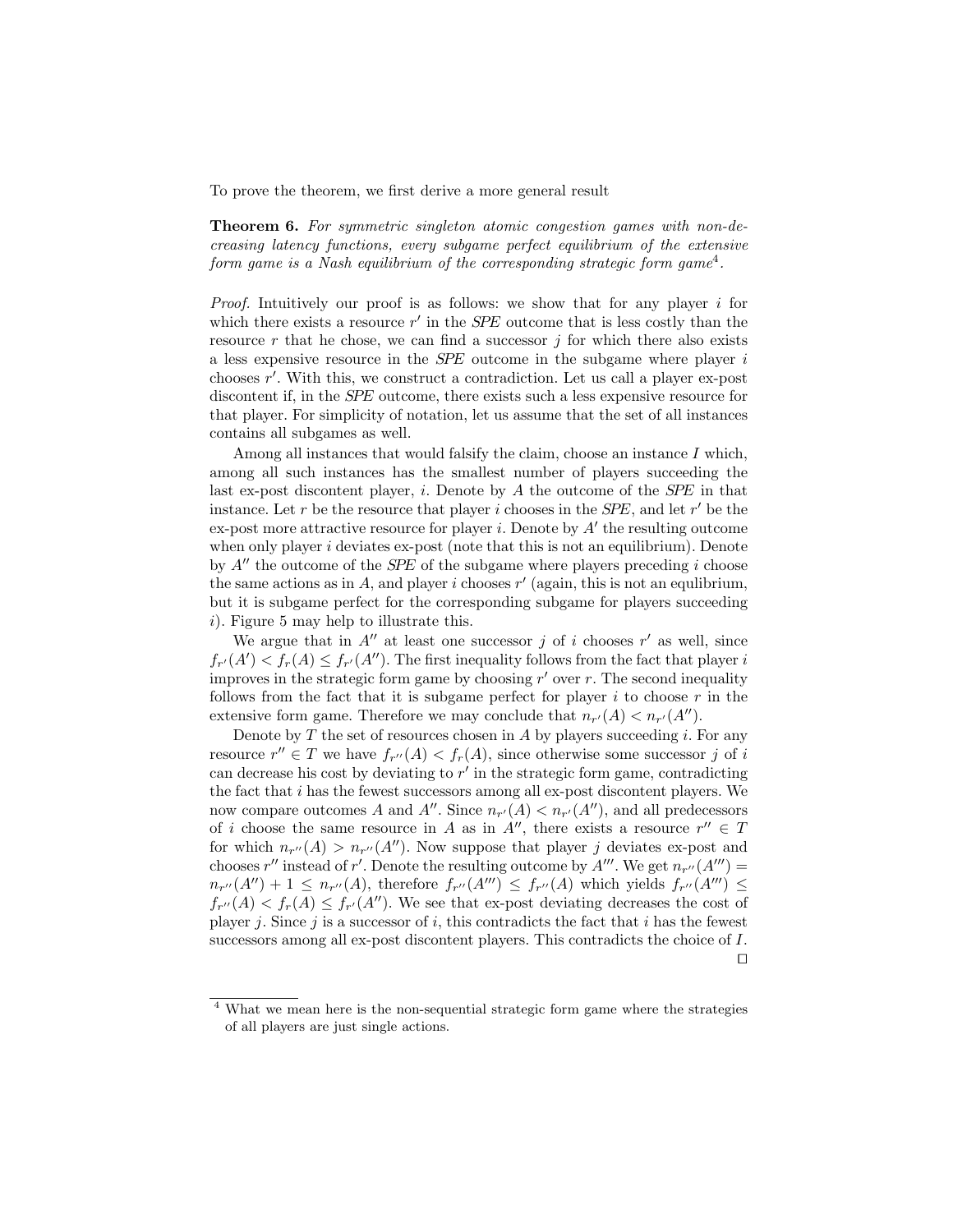

Fig. 5. This example depicts the 4 outcomes used in theorem 5. Dots represent players, and squares represent resources. When a player is positioned above a resource, that player chooses that resource.

Proof (for Theorem 5). The upper bound follows from Theorem 6, and the fact that  $PoA = 4/3$ , which follows from [7]. The following lower bound example shows that this bound is tight. There are 2 players and 2 resources,  $w_1 = 1, w_2 = 2$ . It is optimal when either resource is chosen by one player, yielding  $cost(OPT)$  =  $1+2=3$ . However, in a subgame perfect equilibrium, both players chose resource 1, yielding  $cost(SPE) = 2 + 2 = 4$ . We obtain  $SPoA \ge 4/3$ .

| congestion game         | $#$ players    | PoA       | SPoA                   |
|-------------------------|----------------|-----------|------------------------|
| general                 | $n=2$          | 2[5, 2]   | 1.5                    |
| general                 | $n=3$          | [2.5[5,2] | $2\frac{63}{488}$      |
| singleton               | $n \geq 3$     | 2.5[4]    | $\leq n-1$             |
| singleton               | $n \to \infty$ | 2.5[4]    | $\geq 2^{\frac{1}{z}}$ |
| singleton $&$ symmetric | $n \geq 2$     |           | ′3                     |

Fig. 6. Results for the SPoA in comparison to the PoA.

# 7 Conclusion

We see that for atomic congestion games with two or three players, the sequential price of anarchy is lower than the price of anarchy. We conjecture this to be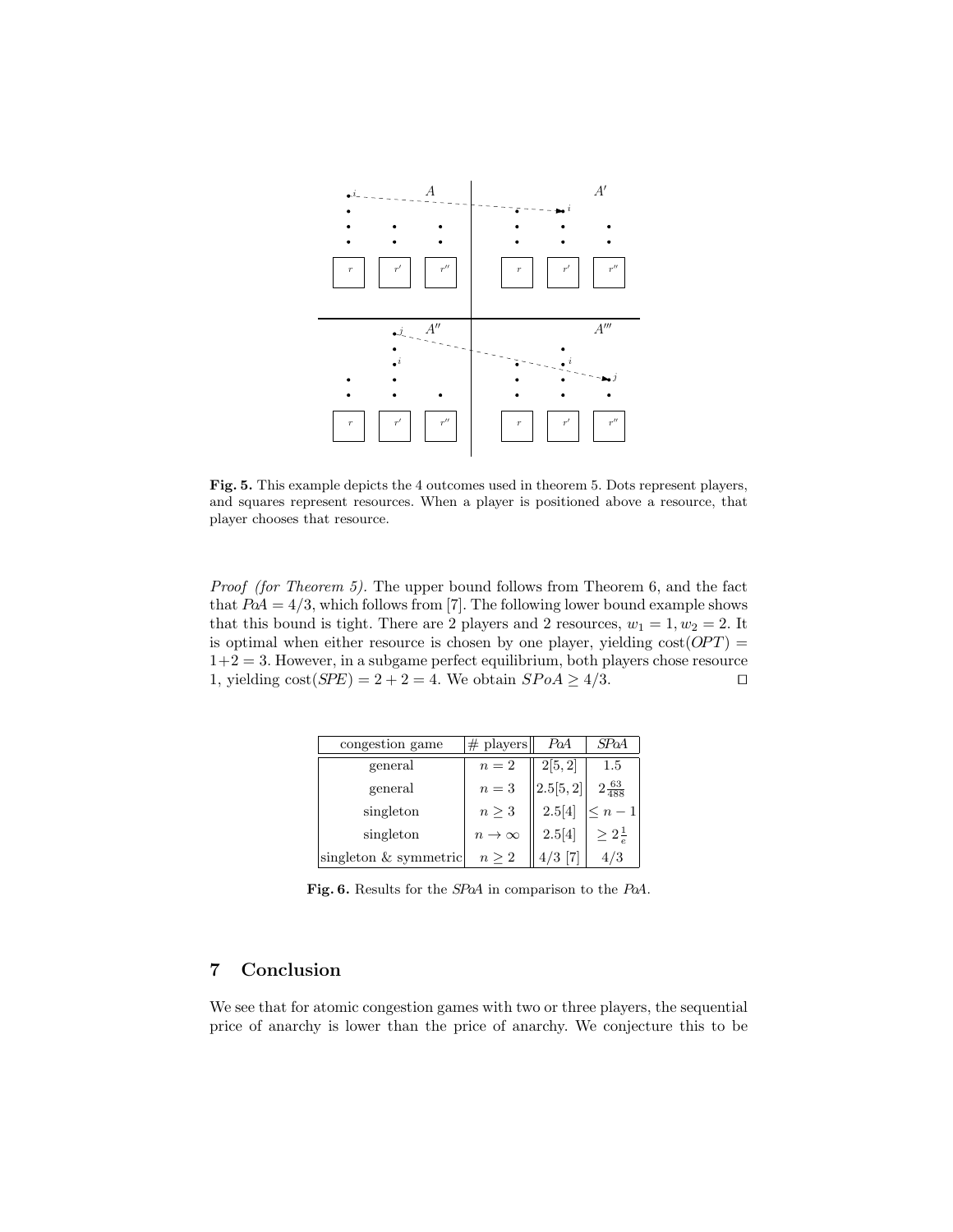true also for more than three players. We think it is a good guess that  $2 + 1/e$ is the answer also in general, and as long as an analytic proof is lacking, the conjecture can be backed by more extensive computational experiments (with a finite number of players). Figure 6 gives a brief overview.

## References

- 1. A. Angelucci, V. Bilo, M. Flammini and L. Moscardelli. On the Sequential Price of Anarchy of Isolation Games, In:Proceedings 19th COCOON, Lecture Notes in Computer Science, Vol. 7936, 17-28, 2013
- 2. B. Awerbuch, Y. Azar, and A. Epstein. The Price of Routing Unsplittable Flow, In:Proceedings 37th STOC, 57-66, 2005.
- 3. V. Bilo, M. Flammini, G. Monaco, and L. Moscardelli. Some Anomalies of Farsighted Strategic Behavior, In:Proceedings 10th WAOA, Lecture Notes in Computer Science, Vol. 7846, 229-241, 2013
- 4. I. Caragiannis, M. Flammini, C. Kaklamanis, P. Kanellopoulos, and L. Moscardelli. Tight Bounds for Selfish and Greedy Load Balancing, In:Proceedings 33rd ICALP, Lecture Notes in Computer Science, Vol. 4051, 311-322, 2006.
- 5. G. Christodoulou, and E. Koutsoupias. The Price of Anarchy of Finite Congestion Games, In:Proceedings 37th STOC, 67-73, 2005.
- 6. J. de Jong, M. Uetz and A. Wombacher. Decentralized Throughput Scheduling, In:Proceedings 8th CIAC, Lecture Notes in Computer Science, Vol. 7878, 134-145, 2013
- 7. D. Fotakis. Stackelberg Strategies for Atomic Congestion Games, Theory of Computing Systems, Vol. 47, 218-249, 2010
- 8. E. Koutsoupias and C. Papadimitriou. Worst-case equilibria. In:Proceedings 16th STACS, Lecture Notes in Computer Science 1563, 404–413. Springer, 1999.
- 9. H. W. Kuhn. Extensive Games and the Problem of Information, Contribution to the Theory of Games, Vol. II, Annals of Math. Studies, 28, 193-216, 1953.
- 10. T. Lücking, M. Mavronicolas, B. Monien, and M. Rode. A New Model for Selfish Routing, In:Proceedings STACS 2004, Lecture Notes in Computer Science, Vol. 2996, 547-558, 2004
- 11. R. Paes Leme, V. Syrgkanis, and E Tardos. The Curse of Simultaneity. In: Pro- ´ ceedings 3rd ITCS, 60-67, ACM, 2012.
- 12. R. W. Rosenthal. A class of games possessing pure-strategy Nash equilibria. International Journal of Game Theory, Vol. 2, 65-67, 1973.
- 13. T. Roughgarden. Selfish routing with atomic players, In:Proceedings 16th SODA, 1184-1185, 2005.
- 14. R. Selten. A simple model of imperfect competition, where 4 are few and 6 are many, International Journal of Game Theory, Vol. 2, 141-201, Physica Verlag 1973.
- 15. S. Suri, C. Toth, and Y. Zhou, Selfish Load Balancing and Atomic Congestion Games, Algorithmica, Vol. 47, 79-96, 2007.

# A ILP Formulation for 3 players

Here we give the ILP formulation we use in section 5. In the formulation, we denote by A the set of all actions  $\bigcup_{i\in N} A_i$ . The ILP uses  $2^{2+3+7} = 4096$  resources R, one for every combination of actions. Note that here we denote actions by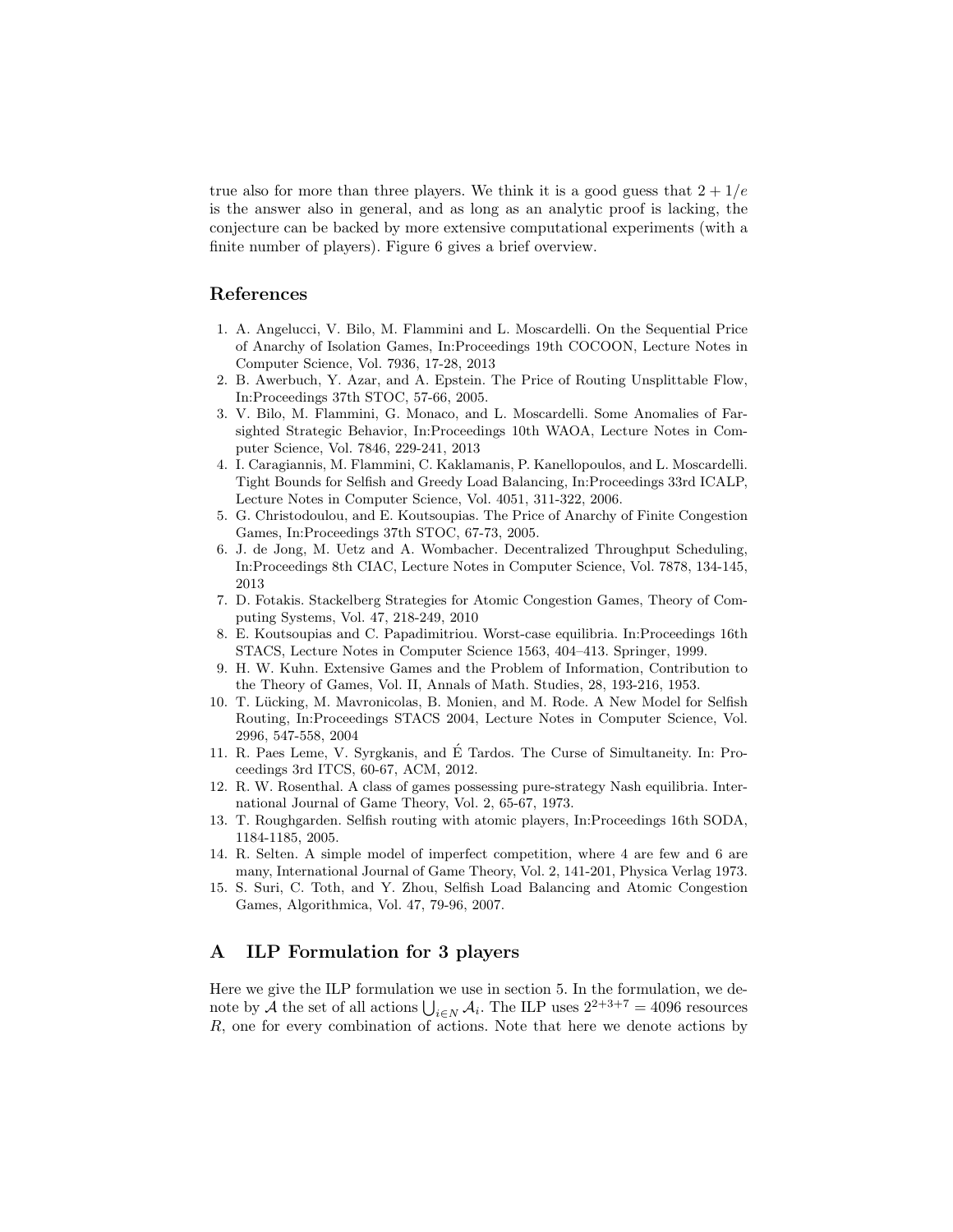lowercase letters a, b, and c, because they appear as index to the decision variables. We use binary parameters  $\delta_{ar}$  to specify whether resource r is chosen in action a. For each resource r, we have decision variables  $d_r$  and  $w_r$ , the constant  $\cot$  and weight of  $r$ , respectively.

We denote by  $v_a = \sum_{r \in R} \delta_{ar}(w_r + d_r)$  the cost of a player that chooses action a without taking any other players' actions into consideration. Next, we denote by  $o_{ab} = \sum_{r \in R} \delta_{ar} \delta_{br} w_r$  the additional costs that two players with actions a and b incur due to overlap in resources. We use these auxiliary variables to determine the total cost of player i, for  $i \in \{1, 2, 3\}$ , when players 1, 2 and 3 choose actions a, b and c, respectively. This we denote by  $\text{cost}_i(a, b, c)$ .

We define the outcome where each player chooses his first action  $(1,1,1)$  as the social optimum with total costs normalized to 1. We use binary variables  $x_a^1, x_{ab}^2$  and  $x_{abc}^3$  to determine which actions are subgame perfect. For example,  $x_{ab}^2 = 0$  whenever action b is subgame perfect for player 2, anticipating a subgame perfect action of player 3, and knowing that player 1 has chosen action a, and  $x_{ab}^2 = 1$  otherwise.

Finally,  $cost_1(a)$  and  $cost_2(ab)$  determine the cost of actions of players 1 and 2 respectively, when successors play subgame perfect. For instance,  $\cos t_2(ab)$ denotes the cost of action  $b$  for player 2, when player 1 chooses action  $a$ , and player 3 plays subgame perfect, given actions  $a$  and  $b$  of players 1 and 2, respectively. Finally  $cost^{SPE}$  determines the sum of costs for all players in the outcome corresponding to the subgame perfect equilibrium.

#### Parameters

 $\delta_{ar}$   $\forall r \in R, \forall a \in \mathcal{A}$   $\begin{cases} 0 & \text{if } r \in A \\ 1 & \text{otherwise} \end{cases}$ 1 otherwise

#### Variables

| $w_r \;\forall r \in R$                                                 | the weight of resource $r$                                                                      |                                                                                                                                                   |  |  |  |  |  |  |
|-------------------------------------------------------------------------|-------------------------------------------------------------------------------------------------|---------------------------------------------------------------------------------------------------------------------------------------------------|--|--|--|--|--|--|
| $d_r \ \ \forall r \in R$                                               | the constant cost of resource $r$                                                               |                                                                                                                                                   |  |  |  |  |  |  |
| $v_a \ \ \forall a \in \mathcal{A}$                                     | the total constant cost plus weight of all resources in $a$                                     |                                                                                                                                                   |  |  |  |  |  |  |
|                                                                         | $o_{ab}$ $\forall a \in A, b \in A, a \neq b$ the total weight of resources that are in a and b |                                                                                                                                                   |  |  |  |  |  |  |
|                                                                         |                                                                                                 | $\text{cost}_i(abc)$ $\forall a \in A_1, b \in A_2, c \in A_3, i \in N$ the costs of player i when players<br>1,2,3 choose $a, b, c$ respectively |  |  |  |  |  |  |
| $\mathrm{cost}^\mathit{SPE}$                                            |                                                                                                 | the total costs in the <i>SPE</i> .                                                                                                               |  |  |  |  |  |  |
| $\text{cost}_1(a) \quad \forall a \in \mathcal{A}_1$                    |                                                                                                 | the costs of player 1 when he plays $a$<br>and 2,3 play subgame perfect                                                                           |  |  |  |  |  |  |
| $\cot_2(ab) \ \forall a \in \mathcal{A}_1, \forall b \in \mathcal{A}_2$ |                                                                                                 | the costs of player 2 when players<br>1, 2 play $a, b$ respectively<br>and 3 plays subgame perfect                                                |  |  |  |  |  |  |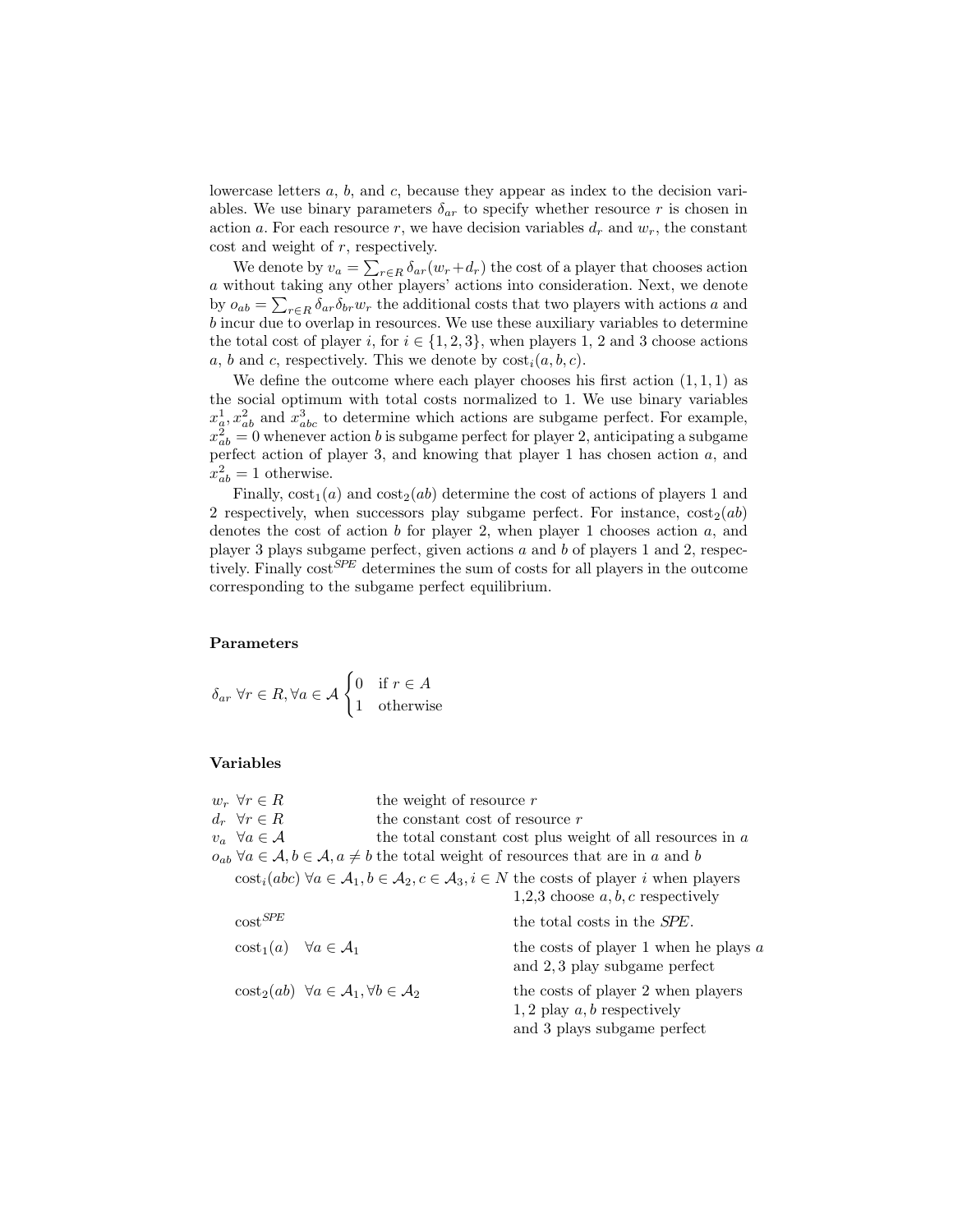$$
x_a^1 \quad \forall a \in \mathcal{A}_1
$$
\n
$$
x_{ab}^2 \quad \forall a \in \mathcal{A}_1, b \in \mathcal{A}_2
$$
\n
$$
x_{abc}^3 \quad \forall a \in \mathcal{A}_1, b \in \mathcal{A}_2, c \in \mathcal{A}_3
$$
\n
$$
\begin{cases}\n0 & \text{if } a \text{ is subgame perfect for player 1} \\
1 & \text{otherwise} \\
1 & \text{otherwise}\n\end{cases}
$$
\n
$$
x_{abc}^3 \quad \forall a \in \mathcal{A}_1, b \in \mathcal{A}_2, c \in \mathcal{A}_3
$$
\n
$$
\begin{cases}\n0 & \text{if } ab \text{ is subgame perfect for player 2} \\
1 & \text{otherwise}\n\end{cases}
$$

# Constraints

$$
v_a = \sum_{r \in R} \delta_{ar}(w_r + d_r) \qquad \forall a \in \mathcal{A}
$$
 (3)

$$
o_{ab} = \sum_{r \in R} \delta_{ar} \delta_{br} w_r \ \forall a \in \mathcal{A}, \forall b \in \mathcal{A}, a \neq b \tag{4}
$$

(5)

$$
cost1(abc) = va + oab + oac \forall a \in A1, b \in A2, c \in A3
$$
 (6)

$$
\cos t_2(abc) = v_b + o_{ab} + o_{bc} \quad \forall a \in \mathcal{A}_1, b \in \mathcal{A}_2, c \in \mathcal{A}_3 \tag{7}
$$

$$
cost3(abc) = vc + oac + obc \forall a \in A1, b \in A2, c \in A3
$$
 (8)

$$
cost1(111) + cost2(111) + cost3(111) = 1
$$
\n(9)

 $\label{eq:cost1} \mathrm{cost}_1(abc) + \mathrm{cost}_2(abc) + \mathrm{cost}_3(abc) \geq 1 \; \forall a \in \mathcal{A}_1, b \in \mathcal{A}_2, c \in \mathcal{A}_3 \qquad (10)$ 

$$
\sum_{a \in \mathcal{A}_1} x_a^1 \le |\mathcal{A}_1| - 1 \tag{11}
$$

$$
\sum_{b \in \mathcal{A}_2} x_{ab}^2 \le |\mathcal{A}_2| - 1 \qquad \forall a \in \mathcal{A}_1 \tag{12}
$$

$$
\sum_{c \in \mathcal{A}_3} x_{abc}^3 \le |\mathcal{A}_3| - 1 \,\forall a \in \mathcal{A}_1, \forall b \in \mathcal{A}_2 \tag{13}
$$

$$
cost_3(abc) \leq cost_3(abc') + M \cdot x_{abc}^3 \ \forall a \in \mathcal{A}_1, b \in \mathcal{A}_2, c \in \mathcal{A}_3, c' \in \mathcal{A}_3 \tag{14}
$$

$$
\text{cost}_2(ab) \le \text{cost}_2(ab') + M \cdot x_{ab}^2 \qquad \forall a \in \mathcal{A}_1, b \in \mathcal{A}_2, b' \in \mathcal{A}_2 \tag{15}
$$

$$
\text{cost}_1(a) \le \text{cost}_1(a') + M \cdot x_a^1 \qquad \forall a \in \mathcal{A}_1, a' \in \mathcal{A}_1 \tag{16}
$$

$$
\text{cost}_1(a) \le \text{cost}_1(abc) + M \cdot (x_{ab}^2 + x_{abc}^3) \,\forall a \in \mathcal{A}_1, b \in \mathcal{A}_2, c \in \mathcal{A}_3 \tag{17}
$$

$$
\text{cost}_1(a) \ge \text{cost}_1(abc) - M \cdot (x_{ab}^2 + x_{abc}^3) \,\forall a \in \mathcal{A}_1, b \in \mathcal{A}_2, c \in \mathcal{A}_3 \tag{18}
$$

$$
\cos t_2(ab) \le \cos t_2(abc) + M \cdot x_{abc}^3 \ \forall a \in \mathcal{A}_1, b \in \mathcal{A}_2, c \in \mathcal{A}_3 \tag{19}
$$
\n
$$
\operatorname{cost}_2(ab) \ge \operatorname{cost}_2(abc) - M \cdot x^3 \quad \forall a \in \mathcal{A}_1, b \in \mathcal{A}_2, c \in \mathcal{A}_2 \tag{20}
$$

$$
cost2(ab) \ge cost2(abc) - M \cdot xabc3 \forall a \in A1, b \in A2, c \in A3
$$
 (20)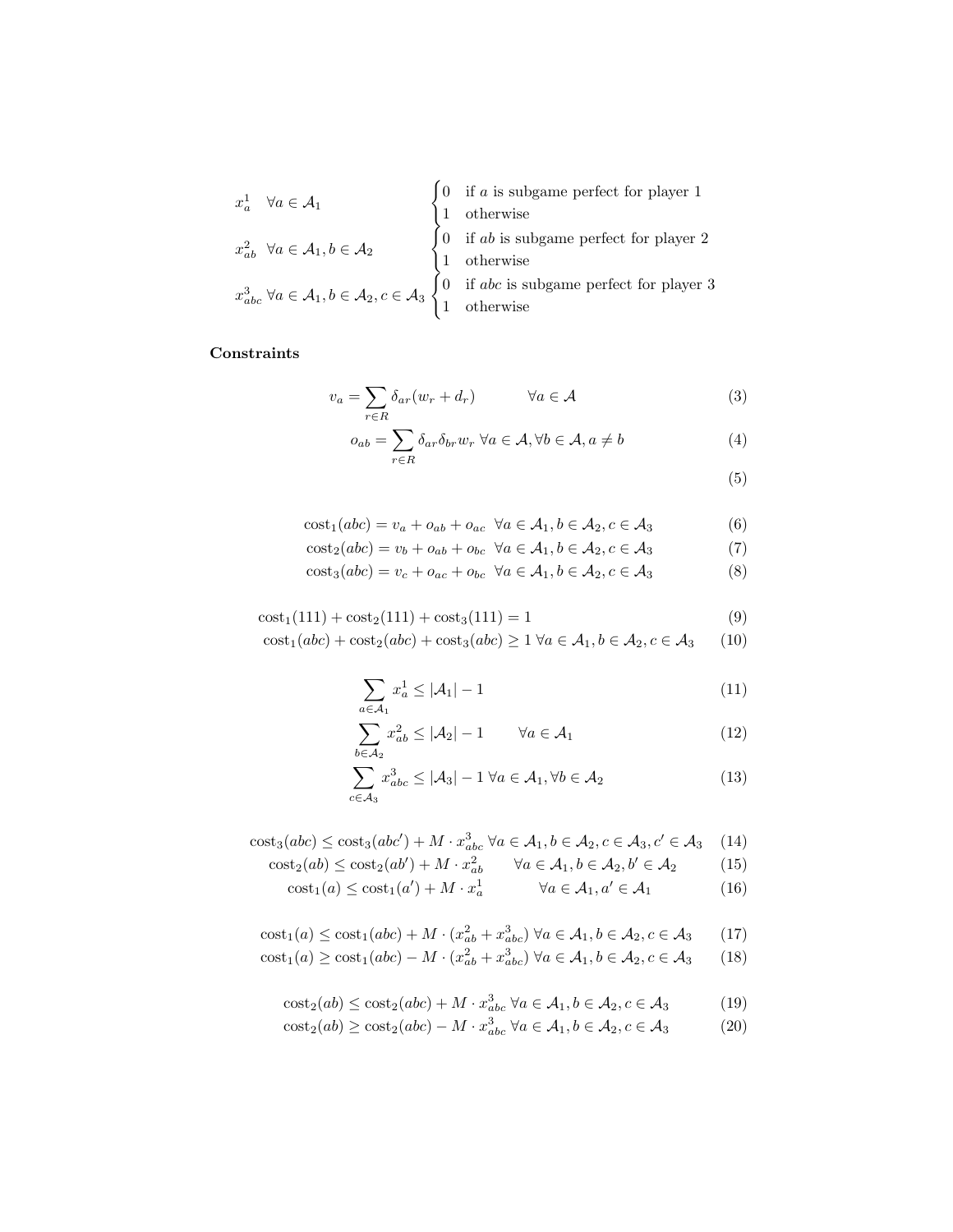$\text{cost}^{SPE} \leq \text{cost}_1(abc) + \text{cost}_2(abc) + \text{cost}_3(abc) + M \cdot (x_a^1 + x_{ab}^2 + x_{abc}^3)$  $\forall a \in \mathcal{A}_1, b \in \mathcal{A}_2, c \in \mathcal{A}_3$  (21)

Constraints (3) and (4) define  $v_a$  and  $o_{ab}$  for all actions  $a, b$ . Constraints (6),(7), and (8) define the costs in each outcome for each player. Without loss of generality, we normalize the costs such that the optimal solution is the outcome  $(1, 1, 1)$  and has total cost equal to 1 in constraints  $(9)$  and  $(10)$ . Constraints (11),(12), and (13) make sure that there exists at least one subgame perfect action for each player. Constraints  $(14),(15)$ , and  $(16)$  make sure no player can improve from any subgame perfect action; when action  $c$  is subgame perfect when players 1, 2 choose actions a, b respectively, then  $\cos t_3(abc) \leq \cos t_3(abc')$  for any action  $c'$ . When action b is subgame perfect for player 2 when player 1 chooses action a, then  $\cos t_2(ab) \leq \cos t_2(ab')$  for all actions b. When action a is subgame perfect for player 1, then  $cost_1(a) \leq cost_1(a')$  for all actions a'. Constraints (17) and (18) define  $\text{cost}_1(i)$ ; if actions b and c are subgame perfect for players 2, 3 respectively, when player 1 chooses action a, then  $\text{cost}_1(a) = \text{cost}_1(abc)$ . Constraints (17) and (18) define  $\cos t_2(ab)$ ; if c is subgame perfect for player 3, when players 1, 2 chooses actions a, b respectively, then  $\cos t_2(ab) = \cos t_2(abc)$ . Constraint (21) defines  $\cos t^{SPE}$ ; if actions a, b, c are subgame perfect for players 1, 2, 3 respectively, then  $\cos^{\{SPE\}} = \cos t_1(abc) + \cos t_2(abc) + \cos t_3(abc)$ . Since we maximize  $\cos^{SPE}$ , an inequality suffices. Constraints (14) to (20), are 'big M' constraints; if any binary variable equals 1 (in which case the corresponding action is not subgame perfect), then the constraint does not impose any restriction. Due to lemma 5,  $M = n$  suffices.

#### Objective

The objective is to maximize  $\cos^{SPE}$ , since, due to the normalization, this value equals the sequential price of anarchy.

#### B Lower Bound Example for 3 players

Here we give the lower bound example that we use in Section 5, scaled to integers such that  $cost(OPT) = 488$ .

*Example 4.* There are 13 resources  $\{1, \ldots, 13\}$  with weights  $w_1 = 84, w_2 =$  $52, w_3 = 3, w_4 = 4, w_5 = 31, w_6 = 52, w_7 = 54, w_8 = 92, w_9 = 51, w_{10} =$  $28, w_{11} = 4, w_{12} = 33, w_{13} = 374.$  Player 1 has 2 actions  $\{1.1, 1.2\}$ . Player 2 has 3 actions {2.1, 2.2, 2.3}. Player 3 has 4 actions {3.1, 3.2, 3.3, 3.4}. Table 1 shows for each action, which resources it contains. This example is shown in Figure 7.

Calculating the costs of all actions in the game tree yields a SPoA where player 1 chooses 1.2, player 2 chooses 2.3, and player 3 chooses 3.4, yielding a total cost of  $C(SPaA) = 1039$ . Therefore  $SPaA = \frac{1039}{488} = 2\frac{63}{488}$ . The game tree is shown in Figure 8.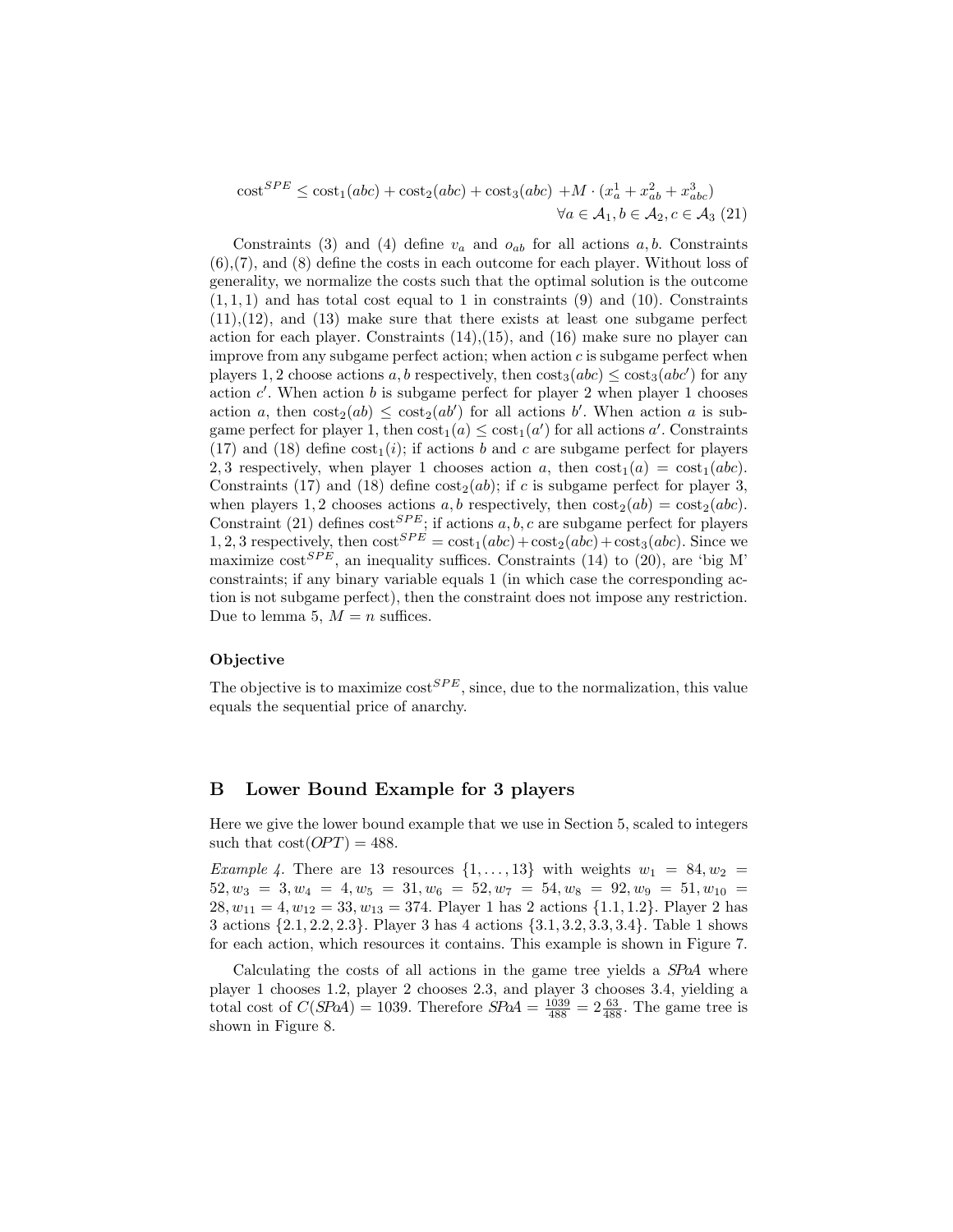|         |   | 2                       | 3                       |                         | 4 5                     | 16                      |   | 8                       | 9            | 10 |   | 12 13 |
|---------|---|-------------------------|-------------------------|-------------------------|-------------------------|-------------------------|---|-------------------------|--------------|----|---|-------|
| 1.1     |   |                         |                         |                         |                         |                         |   | $\overline{\mathbf{V}}$ | $\mathbf{V}$ |    |   |       |
| 1.2     | V | V                       | $\mathbf{V}$            | $\overline{\mathbf{V}}$ |                         | v                       |   |                         |              | v  | v |       |
| 2.1     |   |                         |                         |                         |                         | $\overline{\mathbf{V}}$ | V |                         |              | v  |   |       |
| 2.2     | V | $\overline{\mathbf{V}}$ |                         |                         | V V                     |                         |   |                         |              |    |   |       |
| 2.3     |   | $\rm _V$                | $\overline{\mathbf{v}}$ | V                       | $\overline{\mathbf{v}}$ |                         | V | $\mathbf{V}$            | $\mathbf v$  |    |   |       |
| 3.1     | V | v                       | V                       | $\mathbf{v}$            | $\overline{\mathbf{V}}$ |                         |   |                         |              |    |   |       |
| $3.2\,$ |   | V                       | v                       | v                       | $\mathbf{V}$            |                         | V |                         |              |    |   |       |
| 3.3     |   |                         | v                       |                         |                         | v                       |   |                         | vlv          |    | v |       |
| 3.4     |   |                         |                         |                         |                         |                         |   |                         |              |    |   |       |

Table 1. v denotes that the corresponding action contains the corresponding resource



Fig. 7. The lower bound example for 3 players. Squares correspond to resources. The number in each resource denotes its weight. Encircled areas correspond to actions.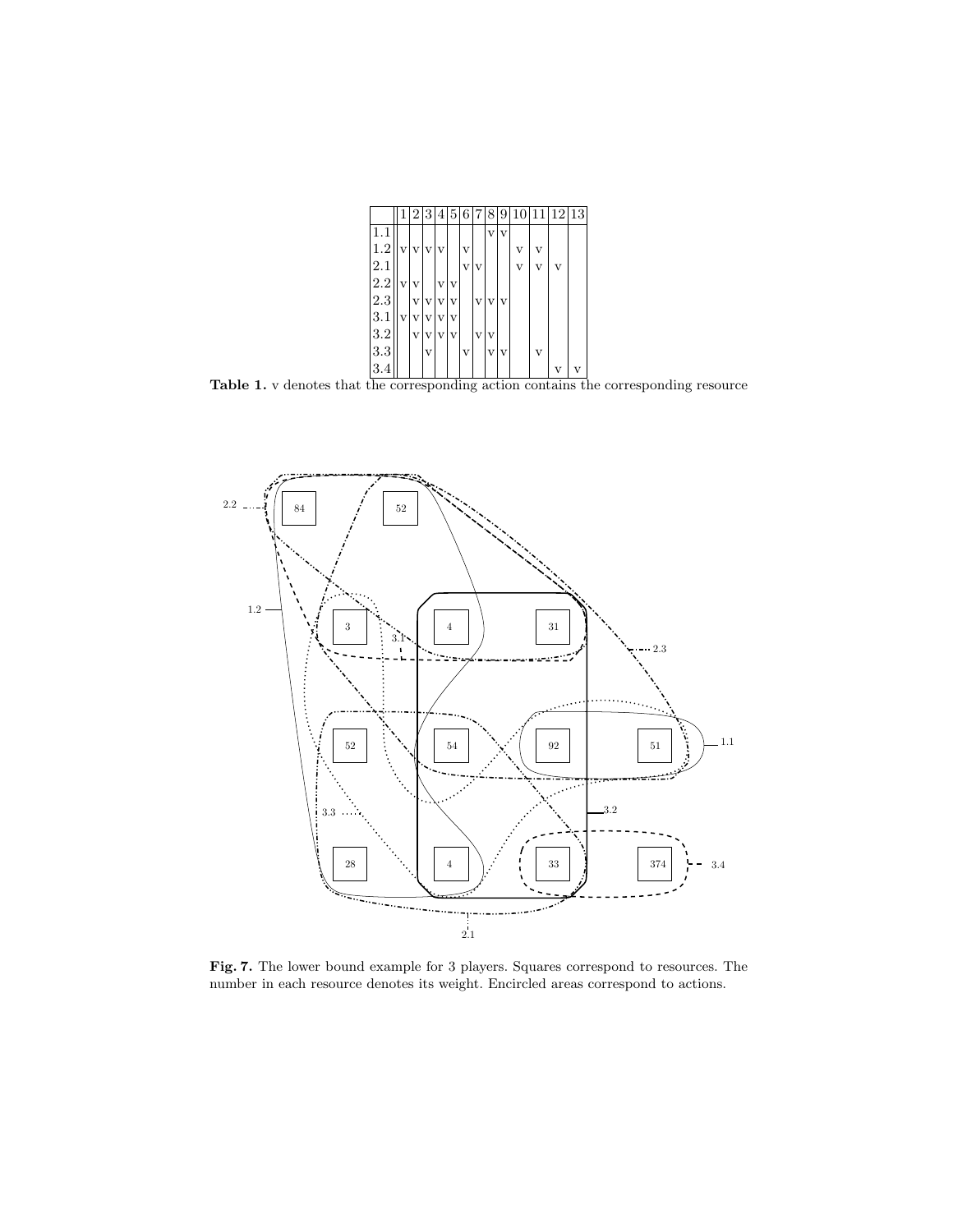

Fig. 8. The game tree for three players. The number at each action denotes the cost of the corresponding player when all successors play subgame perfect. Fat lines correspond to subgame perfect actions.

# C An Upper Bound For Singleton Congestion Games with  $n > 3$  Players

Here we prove the upper bound  $n-1$  for singleton congestion games. We start with the following lemma.

**Lemma 7.** Suppose players  $1, \ldots, i$  choose resources  $r_1, \ldots, r_i$ , and suppose it is subgame perfect for every player j succeeding i to choose  $r_i$ . Then it is also subgame perfect for every player j succeeding i to choose  $r_i$ , when players  $1, \ldots, i$ choose  $r_1, \ldots r_{i-1}, r'_i$  instead.

*Proof.* Denote by A the outcome when players  $1 \dots i$  choose resources  $r_1, \dots, r_i$ , and every player  $j$  succeeding  $i$  chooses  $r_i$ . Suppose the lemma is false, and suppose players  $1 \ldots i$  choose  $r_1, \ldots, r_{i-1}, r'_i$ . Then, for any subgame perfect equilibrium for players  $i + 1, \ldots, n$ , there exists a last player j that chooses some resource  $r_j \neq r_i$ . Now compared to A, player i does not choose  $r_i$ , no additional players choose  $r_i$ , and resources other than  $r_i$  are chosen at least as often. Therefore, for player j,  $r_i$  costs less than in A, while other resources cost as least as much as in  $A$ , no matter what the players succeeding  $j$  will do. In  $A$ , however, choosing  $r_i$  was subgame perfect. Therefore, it cannot be subgame perfect for j to choose  $r_j$  instead of  $r_i$ . This is a contradiction.

Using this lemma, we lower bound the utility of players in the optimum in the following lemma.

**Lemma 8.** Consider an instance where there exists a player  $i$ , such that it is subgame perfect for every player preceding i to choose  $r_i^*$ , and if players  $1 \dots i$ choose resources  $r_i^*, \ldots, r_i^*$ , then it is subgame perfect for every player succeeding i to choose  $r_i^*$ . Then for any player  $k \neq i$  either i chooses  $r_k^*$  in SPE, or we have  $d_{r_k^*} + w_{r_k^*} \geq d_{r_i^*} + (n-1)w_{r_i^*}$ . Here  $r_i^*$  and  $r_k^*$  denote the resources players i and k choose in the optimum solution, respectively.

*Proof.* Suppose there exists such a player i. Due to Lemma 7, there exists a subgame perfect equilibrium  $SPE$ , where each player other than i chooses  $r_i^*$